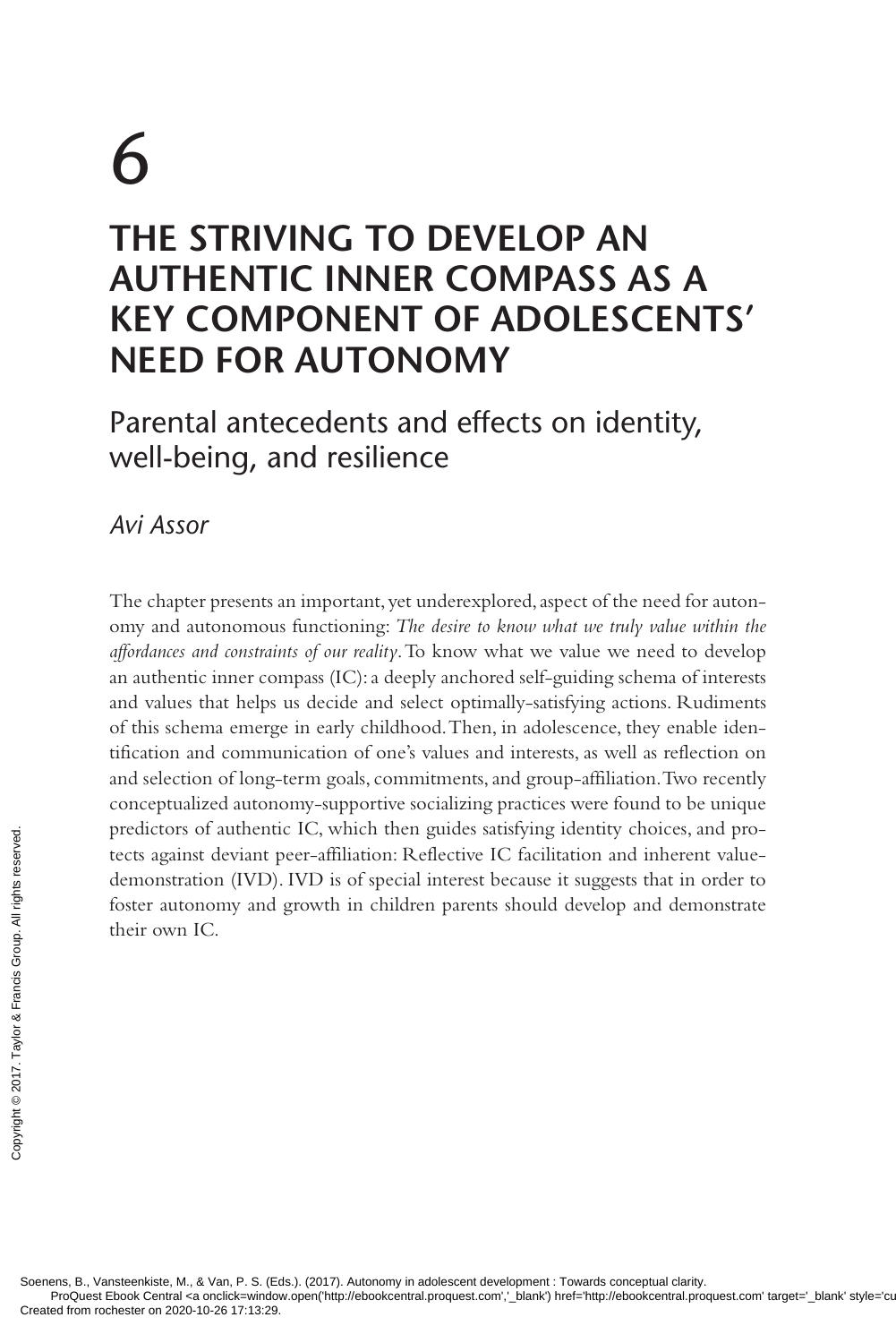Space seems to be tamer or less offensive than time; we're forever meeting people who have watches, very seldom people who have compasses. We always need to know what time it is, but we never ask ourselves where we are. *(Perec, 1997)*

George Perec's quote alludes to the importance of having an authentic inner compass (IC). In this chapter, I discuss this notion, emphasizing that we not only need to know where we are, but also where we *truly* want to be. However, before focusing on the notion of IC, I first place it within my view of the need for autonomy, anchored mainly in Self-Determination Theory (SDT; Ryan and Deci, 2000). Specifically, I conceive autonomy as a propensity including three components, one of which consists of the striving to develop an authentic inner compass. After briefly discussing the three strivings of the need for autonomy, a more detailed description of the content, structure and development of the authentic IC is provided. Next, the notion of IC is distinguished from related extant concepts and from the non-authentic IC. The last part of the chapter presents parenting practices that promote the development of an authentic IC. The chapter concludes with a summary of the most innovative aspects of the conceptual and empirical work presented.

#### **The need for autonomy**

The concept of autonomy is widely used and has many interpretations in the humanities and the social sciences (for example, autonomy as an ethical or educational ideal or virtue; e.g., Aviram and Assor, 2010; Berlin, 1961; Kant, 2005). In this chapter, I only focus on one aspect: autonomy as a general need. The conception to be presented draws mainly on Self-Determination Theory (SDT; Deci and Ryan, 2000) and to a lesser extent on John Stuart Mill (1947).

**Definition and underlying assumptions.** Deci and Ryan (2000), in a seminal paper on SDT's conception of needs, describe the need for autonomy as an organismic desire "toward self-regulation of action and coherence" (Deci and Ryan, 2000, p. 253), that is, a need "to self-organize experience and behavior and to have activity be concordant with one's integrated sense of self" (Deci and Ryan, 2000, p. 231). Similarly, Mill (1947) refers to autonomous functioning as a process in which people direct their lives in ways that allow their authentic "inward forces" to become basic guiding values in their life (see also Aviram, 1986; Aviram and Assor, 2010). Both views emphasize the importance of directing and regulating one's life in ways that are truly satisfying because they are congruent with one's "true inclinations." In line with these views, I define the need for autonomy as "the general need to feel that I can direct and regulate myself in ways that feel truly satisfying." To more fully understand this definition, let us examine the following components of the definition: "I direct" and "truly satisfying." Created from rochester on 2020-10-26 17:13:29.<br>Created from rochester on 2020-10-26 17:13:29.<br>Created from rochester on 2020-10-26 17:13:29.<br>Created from rochester on 2020-10-26 17:13:29.<br>Created from rochester on 2020-10

The phrase "I direct" means that the individual determines what s/he does. It does not mean that the individual does not rely on others or external sources (i.e., pure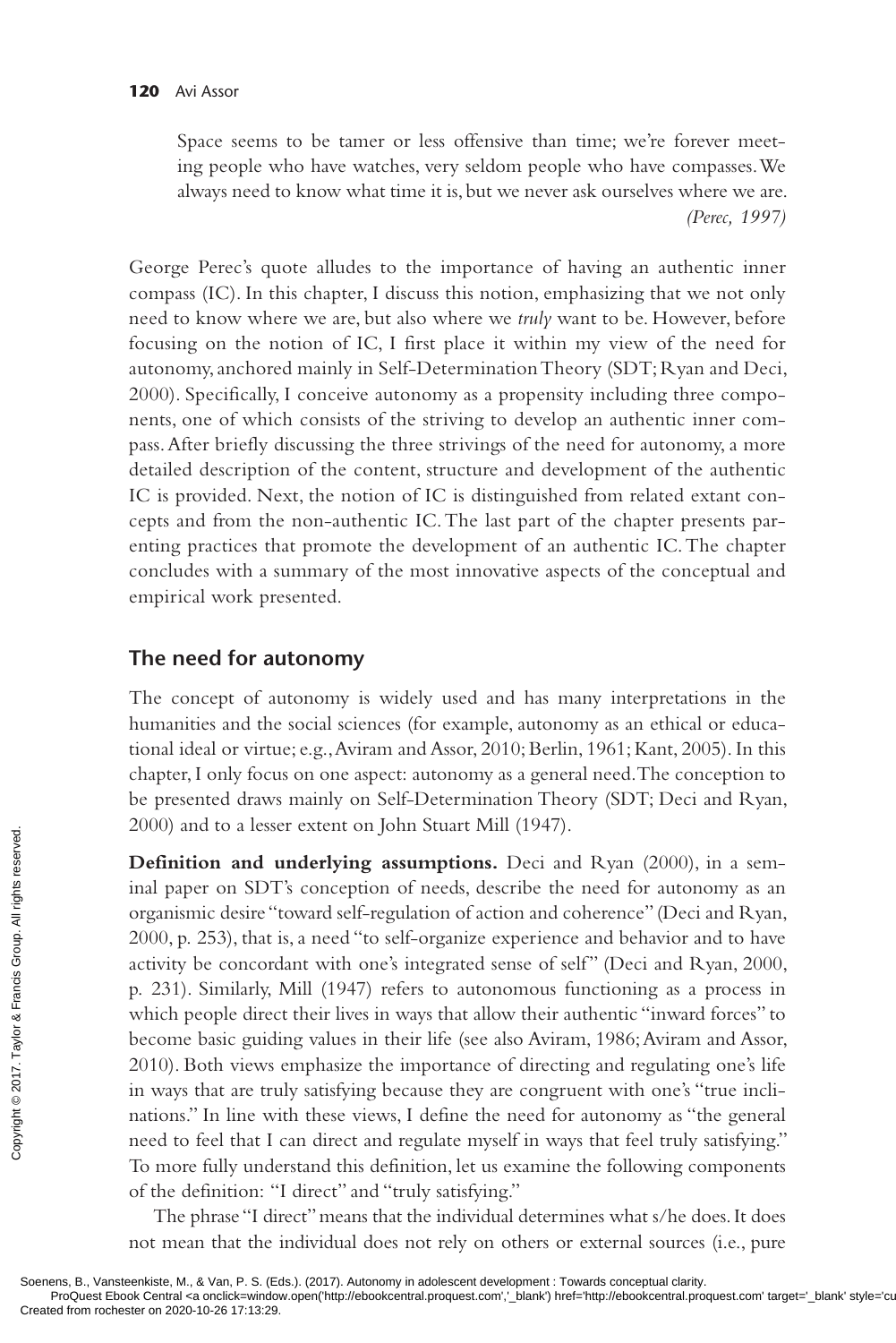independence). However, ultimately, it is the individual that determines what s/he does. The phrase "I direct" also does not mean that I do not allow others to choose for me. Rather, it implies that when I let others choose for me, I do so willfully, since their choices are consistent with my preferences. Most important, I know that if others' choices on my behalf would not fit me, I can regain the reins, and direct things in ways that I prefer. This sense of direction is similar to that of an adolescent who joins various activities initiated by friends as long as they are consistent with her/his selfendorsed values and goals (see also Van Petegem, Beyers, Vansteenkiste, and Soenens (2012) for a discussion of the related phenomenon of volitional dependence).

Let us now consider the phrase "truly satisfying." The emphasis here is on the idea that individuals not only need to direct their life, but they also need to direct their life in ways *that feel truly satisfying and worthy*. Underlying this notion is the assumption that some types of apparent self-direction do not constitute *true selfdirection*. This is because the individual directs his/her life in ways that do not reflect his/her *true preferences and needs*. In the latter case, the director of one's life is not the real "I" or self, but a false self.

**Three component-strivings comprising the general need for autonomy whose satisfaction creates the experience of true self-direction.** What kind of experiences (inputs) do we need to have to feel that we direct (or can direct) ourselves in ways that are truly satisfying? What kinds of experience (inputs) do we need to avoid in order to minimize the feeling that we are not truly directing our life? Deci and Ryan (2000, p. 252) describe a need "to self-organize and *regulate* one's own behavior (and *avoid heteronomous control*), which includes the tendency to work toward *inner coherence and integration* among regulatory demands and goals" (emphasis added). Weinstein and Ryan (2010, p. 224) state that "autonomy need satisfaction refers to the notion that individuals experience themselves as having been generally *free* and *self-congruent* over time" (emphasis added). Mill emphasizes the formation of life goals that guide us in ways that reflect our "inward forces." Based on these views, I suggest that in order to feel fully autonomous we need to satisfy three component-strivings of the general need for autonomy:

- 1. **Freedom:** To be free from (external and internal) coercion or arbitrary limitation of options, and to be free to access, explore, express, and realize our authentic inclinations. As will be explained later, the term *authentic inclination* refers primarily to basic psychological needs (e.g., relatedness and competence), temperamental dispositions, interests, and talents.
- 2. **Authentic IC:** To know what our authentic inclinations are and how we can realize them within the affordances and constraints of our reality, so we can select optimally satisfying actions. That is, to know what we truly value and to develop deeply anchored self-guiding schemas (of values, interests, goals, group-affiliation) that provide a self-fulfilling direction. The formation of life<br>
Based on these views<br>
satisfy three compone<br>
satisfy three compone<br>
satisfy three compone<br>
tation of options<br>
authentic inclina<br>
refers primarily<br>
tence), temperam<br>
2. **Authentic IC: 7**<br>
realize the
	- 3. **Behavioral self-realization and congruence:** To feel that our behavior enables us to realize our authentic inclinations, and that our behavior is congruent with these inclinations.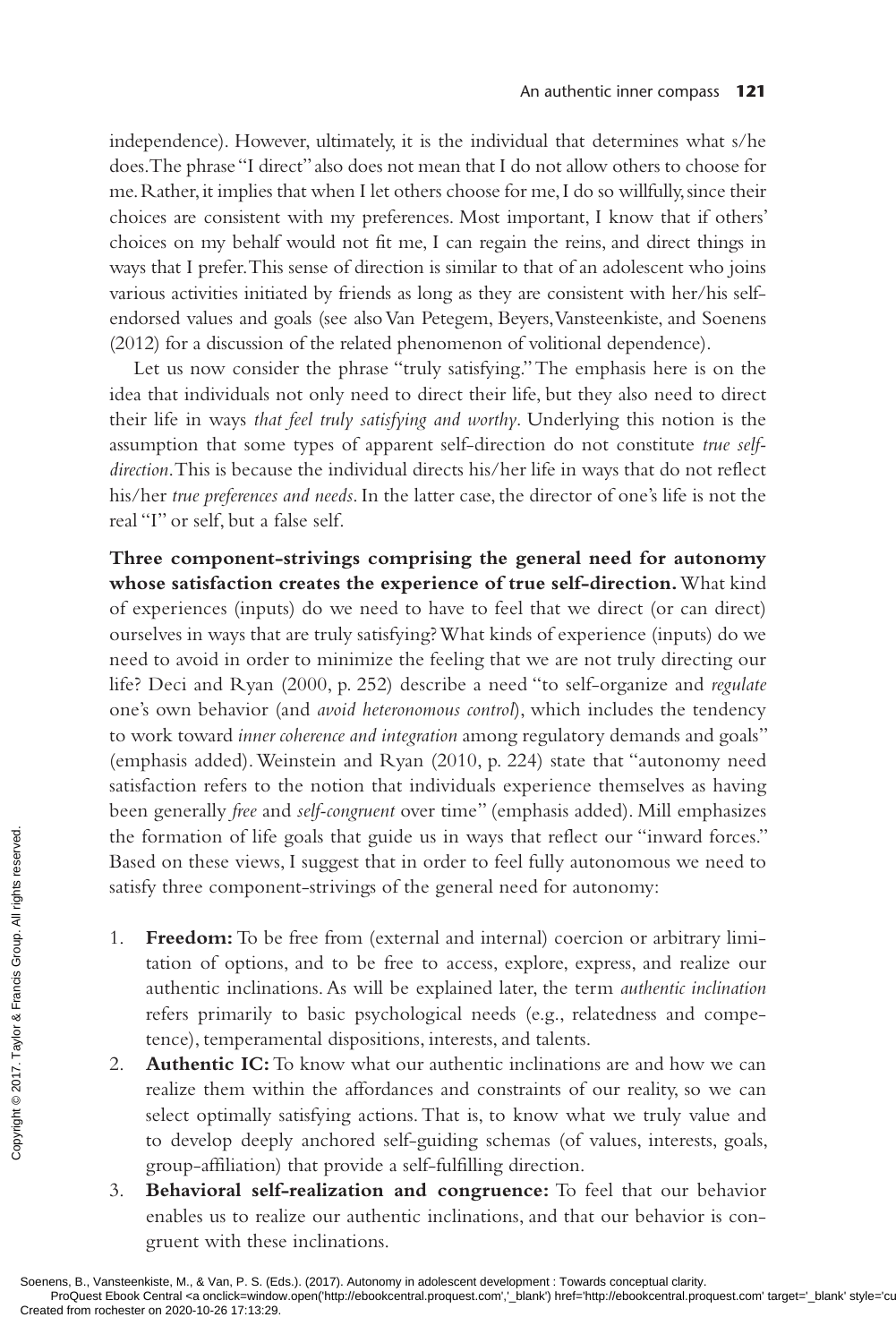In short, to feel that we can truly direct ourselves, we need to feel that: (1) we are free to pursue our authentic inclinations; (2) we know what these inclinations are and how they can best be realized within our life-context through our values, interests, and goals; and (3) we realize our authentic inclinations in our behavior. Importantly, the first two components—freedom and inner compass—greatly enhance our capacity to initiate actions that realize our authentic inclinations. Put simply, when we identify our authentic inclinations and know how to realize them, and when we are free to do so, we are more likely to actually realize them. Box 6.1 presents examples of items assessing the extent to which the three strivings are satisfied in adolescence and beyond. In the following pages, I explain the contribution of each component to the experience of true self-direction. Then, the chapter focuses solely on the more innovative notion of IC.

**The striving for freedom.** This striving corresponds to what Fromm (1941) called "freedom from" and what Berlin (1958) called "negative liberty." It involves the striving to (a) *be free from* (external or internal) *coercion* and *arbitrary limitation* of realistic options, and (b) to be free to *access, explore, express, and realize* our authentic inclinations. In addition to disliking external pressures (e.g., punishments and bribes), we also do not want to feel pressured by internal psychological forces to do things only because we want to gain others' conditional regard (e.g., Assor, Roth, and Deci, 2004). Importantly, the coercion we seek to avoid does not have to be explicit. It can be implicit, constraining not only overt behaviors or expressions of our opinions, but also the freedom to access and explore what we feel, or what values and directions we would like to form. Consistent with this view, Israeli-Halevi, Assor, and Roth (2015) found that mothers' use of conditional positive regard to promote adolescents' tendency to suppress their fears and anxiety was associated with negative emotional outcomes in adolescents. Thus, we strive to be free to go through feeling and thinking experiences and processes that may help us establish an authentic inner compass, particularly at points where such a compass hardly exists or is unclear.

A great deal of SDT-based theorizing and research has focused on the striving to be free from external and internal control. For example, Chen et al.'s (2015) scales assessing need-autonomy frustration appear to capture well the frustration aspect of the striving for freedom from control. The early scales assessing need-autonomy satisfaction also capture the satisfaction of the striving to be free from control and have choice and voice (Deci et al., 2001; La Guardia et al., 2000). Free to go through<br>
establish an authen<br>
hardly exists or is u<br>
for a great deal of<br>
ing to be free from<br>
(2015) scales assess<br>
frustration aspect<br>
assessing need-auth<br>
to be free from con<br>
et al., 2000).<br> **The striving f** 

**The striving for an authentic inner compass.** This striving is aimed at developing ideas and schemas about values and interests that enable us to know what our authentic inclinations are, and how we can realize them within the affordances and constraints of our external and internal reality. Such schemas help us to feel that we can truly direct ourselves because they inform us on how to select actions that are likely to be optimally satisfying. When we do not have such schemas (knowledge),

ProQuest Ebook Central <a onclick=window.open('http://ebookcentral.proquest.com','\_blank') href='http://ebookcentral.proquest.com' target='\_blank' style='cursor: pointer;'/ebookcentral.proquest.com' target='\_blank' style='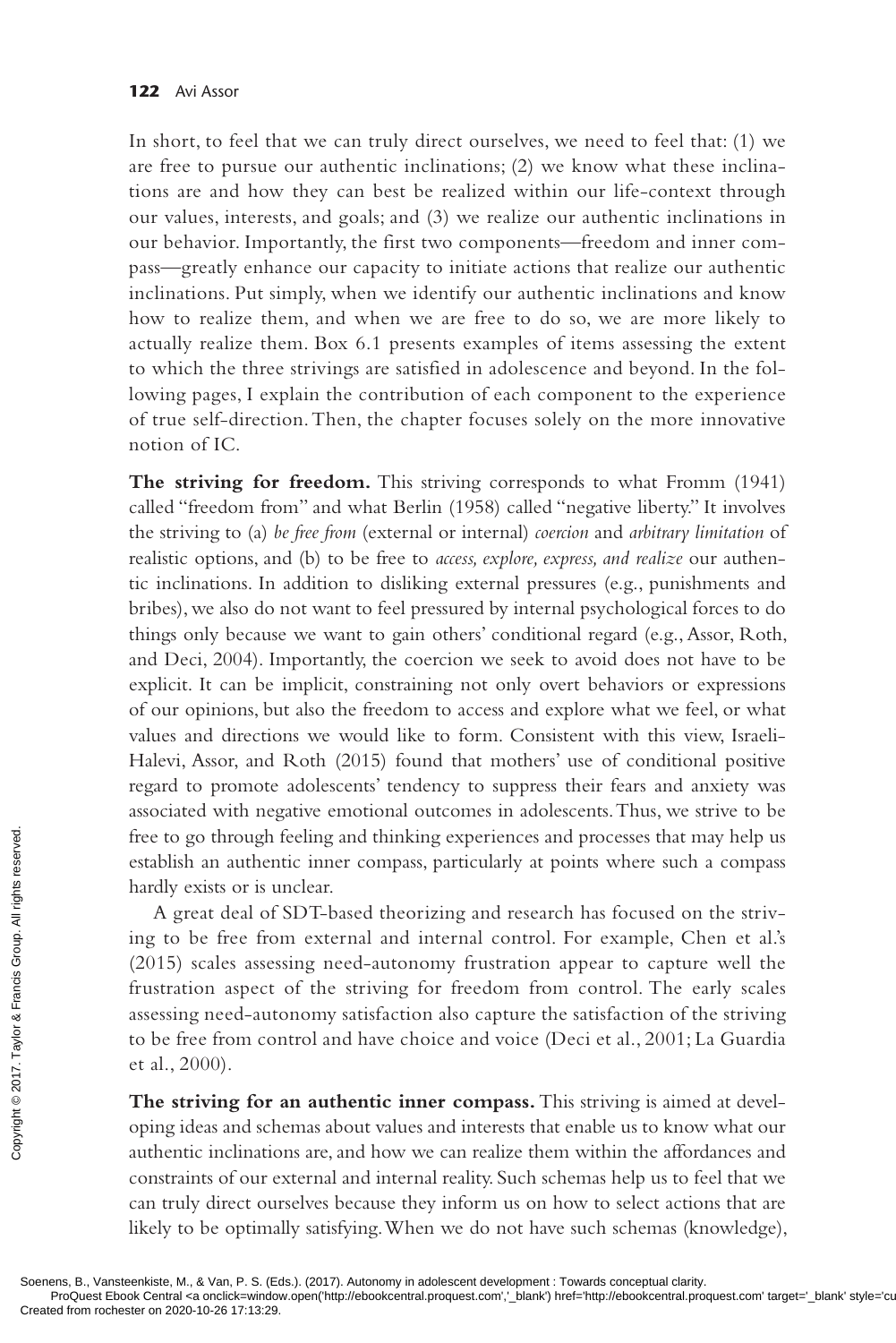# **BOX 6.1 ITEMS ILLUSTRATING THE THREE STRIVINGS COMPRISING THE NEED FOR AUTONOMY**

## **Freedom from control and optional influence and choice**

*Satisfaction:*

I generally feel free to express my ideas and opinions. I am free to do things my own way.

#### *Frustration:*

I often feel pressured by other people to do things I do not really want to do. I often feel that there is something in me that pressures me to do things I do not really want to do.

#### **Inner compass**

*Satisfaction:*

- I have (something like) an inner compass that helps me to know what is truly important to me in life.
- I have principles that usually enable me to know what is the right thing to do in difficult situations.
- I have things that really interest me and I want to invest time in.
- I have values that help me decide what kind of people I want to spend time with. I have goals that I fully identify with.
- I know what kind of a person I definitely do *not* want to be. (reverse)

#### *Frustration:*

I feel confused about what is important in my life.

Presently, I feel that there is nothing that is really worth pursuing for me.

I feel that I do not have any direction in my life.

I have no idea about the kind of person I want to become.

There are no human attributes that I really value.

## **Behavioral congruence (the satisfaction part is mostly from Weinstein, Przybylski, and Ryan, 2012)**

#### *Satisfaction:*

The actions I initiate promote my real needs and inclinations. My decisions represent my most important values and feelings. My actions are congruent with who I really am. The created from **Created from Weinstein**<br>  $\frac{1}{2}$ <br> **Created from Weinstein**<br>
Statisfaction:<br>
The actions I initiat<br>
My decisions repre<br>
My actions are con<br>
Frustration:<br>
I often act in ways<br>
I often act in ways<br>
My dec

#### *Frustration:*

I often act in ways that undermine my real needs and inclinations. I often act in ways that do not represent who I really am. My decisions often contradict my most important values and feelings.

Note: The items are phrased at the general personality level, but they can be adapted to how one feels within a particular relationship or context.

Soenens, B., Vansteenkiste, M., & Van, P. S. (Eds.). (2017). Autonomy in adolescent development : Towards conceptual clarity.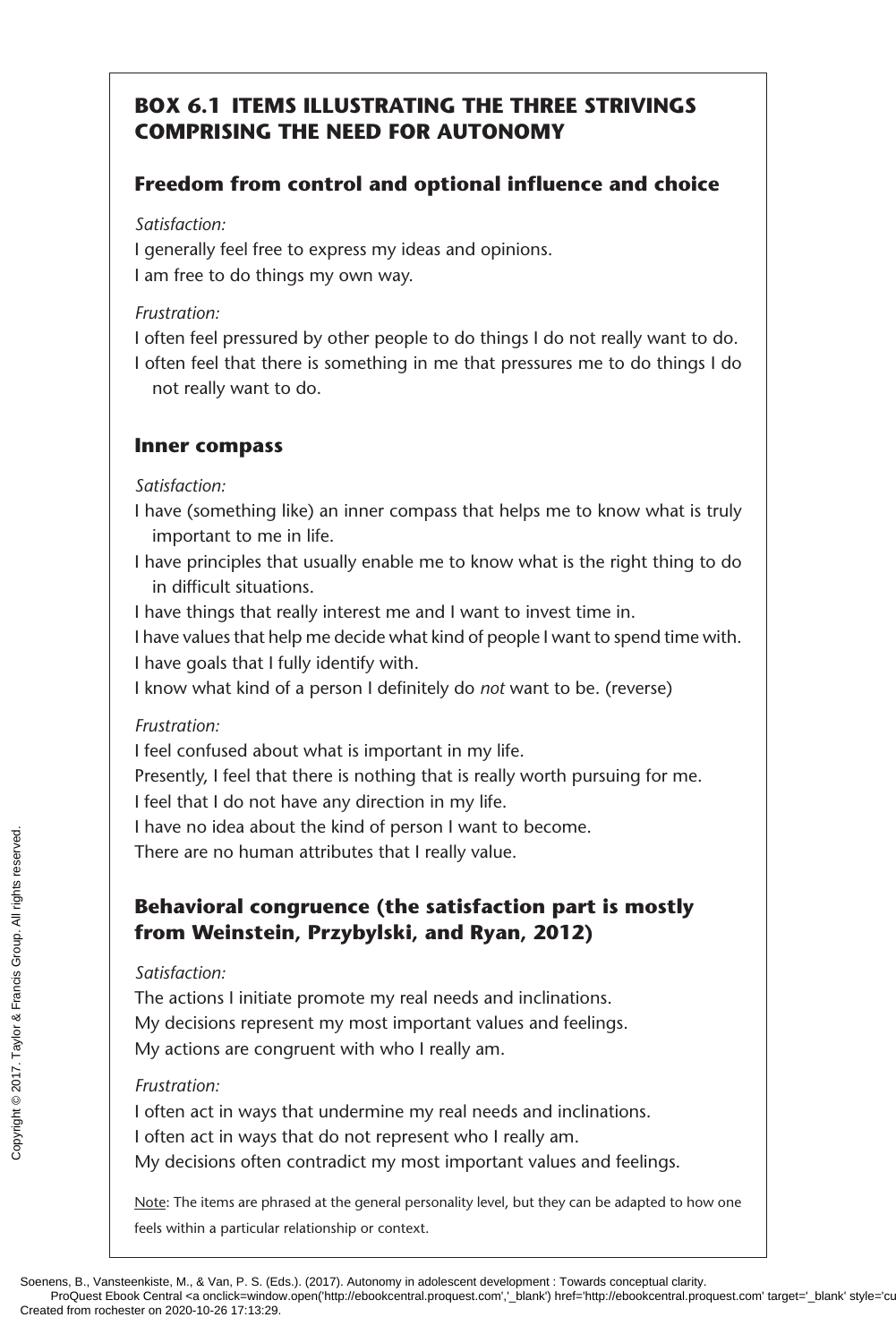we feel confused primarily because we do not know what actions to select. The contribution of the IC to our sense of true direction is especially important in difficult or confusing situations, particularly in the post-modern information age, where a firm and authentic IC may enable us to overcome the desire to escape from freedom.

**The striving for behavioral self-realization and congruence.** The realization in behavior of our authentic inclinations (often via the directive work of the IC) creates an experience of true self-direction because it allows us to perceive and feel that we indeed *actively initiate and direct* our behavior in ways that allow us to realize our inner compass and in ways that are congruent with our authentic inclinations, and therefore are truly satisfying. In contrast, the perception that in our own behavior we actively undermine the realization of our authentic inclinations is likely to create an acute experience of lack of true self-direction.

The extent to which the striving for behavioral self-congruence is satisfied appears to be best captured by the satisfaction aspect of Chen et al.'s (2015) measure of the need for autonomy, by the authentic-behavior component of Kernis and Goldman's (2006) conception of authenticity, and by the authorship/self-congruence component of Weinstein et al.'s (2012) conception of autonomous functioning. However, the latter measures and concepts do not explicitly conceptualize behavioral congruence as a striving reflecting the need for autonomy, and the corresponding measures do not always capture the experience of *initiating* behaviors that promote optimal satisfaction of one's needs.

Summary. In this section, the need for autonomy was defined as aimed at attaining an experience of *true self-direction*. This general need includes three component-strivings: (1) to be free from controls that constrain our ability to explore and express our authentic inclinations; (2) to form and have an authentic inner compass: action-guiding schemas that identify our authentic inclinations and inform us on optimal ways of realizing them; and (3) to feel that in our behavior we realize our authentic inclinations. The satisfaction of each striving contributes to the overall experience of true self-direction.

## **The striving for an inner compass as a** *need***-component: Criteria and perspectives**

Conceptualizing the striving for an authentic inner compass as a *need*-component requires further clarification regarding the ways in which it functions as a need. As the first step in this clarification process, I discuss two SDT-based criteria and suggest two perspectives on this issue that are especially relevant to the striving to have an authentic IC. Example the striving for criteria and performed and performed the striving for Criteria and performed the first step in this gest two perspective and underlined the first step in this gest two perspective and underlined th

Perhaps the most basic criterion for classifying motivational constructs as basic needs is their function as *essential nutrients* for psychological growth, vitality, and optimal functioning (e.g., Deci and Ryan, 2000). Recent advancements in SDT (e.g., Vansteenkiste and Ryan, 2013) suggest that it is important to further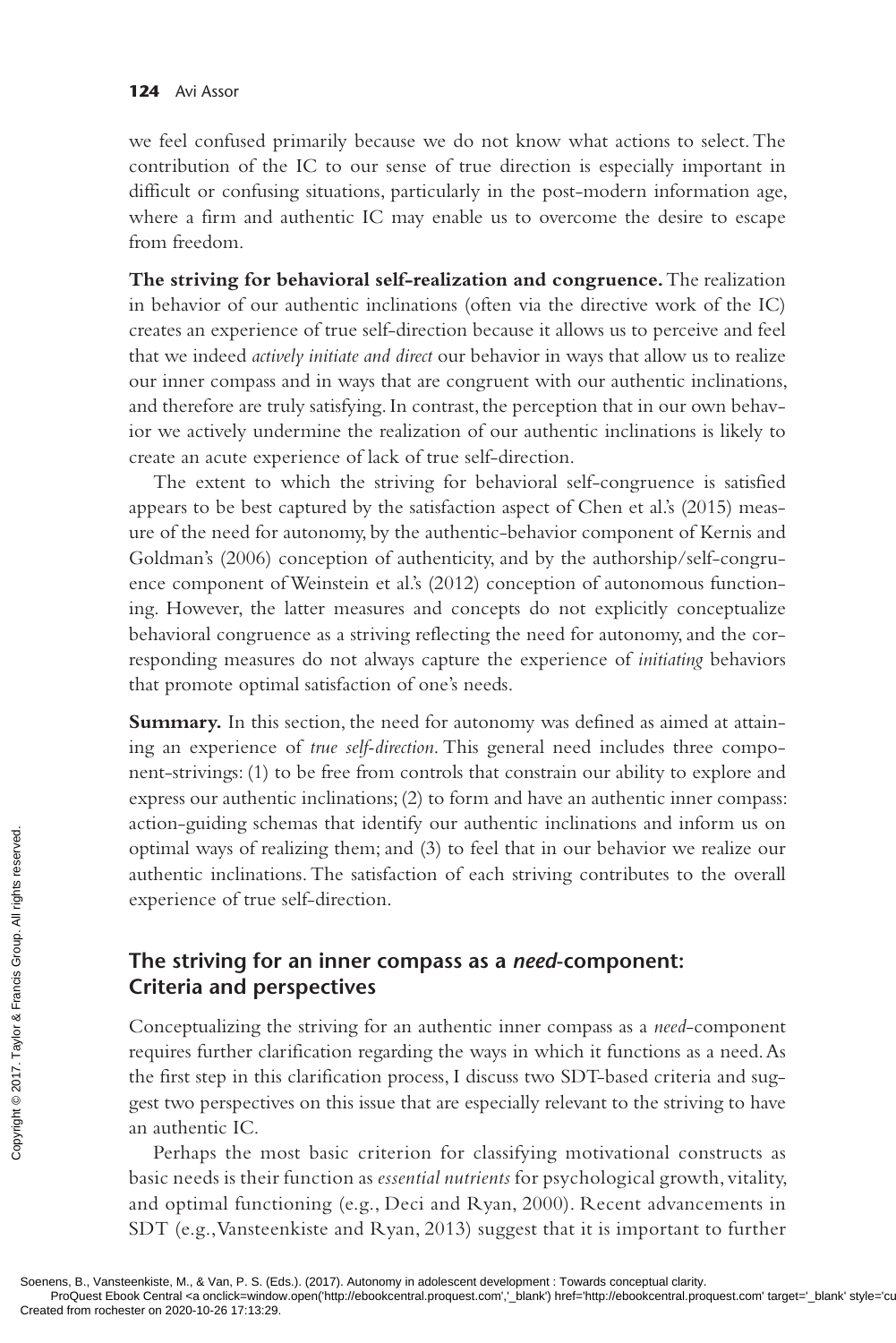distinguish between *frustration-avoidance* and *satisfaction-promotion* aspects of basic needs. Accordingly, there are inputs and experiences that we need to minimize in order to avoid distress, stagnation, and malfunctioning ("toxins"), and there are inputs and experiences (nutrients) that we need to attain in order to thrive. As noted in Box 6.1, each of the three proposed need-autonomy components has both a frustration-avoidance component and a satisfaction-promotion component.

However, there are two additional important criteria for classifying a need/ striving as a basic need/striving that are particularly relevant to the striving for an IC: high frequency and substantial immediate impact of need-required inputs. Deci and Ryan's (2000) description of the nature of basic needs suggests that such needs require frequent and continual inputs; furthermore, when such inputs are available their positive impact is immediate and substantial, leading to noticeable improvement in vitality and functioning. The same goes for inputs that we need to avoid ("toxins"): we need to avoid them continually, and when they are present they have an immediate and substantial negative impact. While the strivings for freedom and for behavioral realization appear to require frequent and immediateimpact nutrients, the picture with regard to the striving for an authentic directiongiving IC is more complex. Thus, it appears that the striving to avoid inputs that undermine our IC is continually present and IC-frustrating inputs usually have immediate strong impact; but this may not be the case for the striving for inputs supporting the IC.

The importance of continual avoidance of IC-frustrating inputs is supported by evidence indicating that exposure to a parenting environment with confusing contradictions between and within parents' expectations undermines children's IC and well-being (e.g., Assor, Ezra, and Yu, 2015; Assor, Ezra, Yu, and Soenens, 2016). However, we do not have evidence that it is important to receive continual IC-supporting inputs. Considerable research suggests that inputs supporting the construction of authentic IC value-schemas include parents' behavioral demonstration of the relevant values (e.g., Assor, 2011). Consider for example parents who treat a relatively poor housekeeper with respect, discuss events where people of different color were treated unfairly, and volunteer for humanist causes. Most likely, the children in this family do not feel that they need this kind of valuedemonstration and cross-spouse behavioral consistency as acutely as they need continual relational support. Weeks may pass with no behaviors demonstrating the relevant value; and when these behaviors occur, their positive emotional impact may be weaker than that of behaviors showing that parents love their children. Yet, the steady demonstration of the value of respect for all human beings is likely to make this value an important part of an authentic IC that provides a satisfying and meaningful direction. Example the startion of the relevant stration of the relevant value of different color we likely, the children in demonstration and continual relational state of continual relational state of continual relational state of

The positive effect of steady, yet infrequent, low immediate-impact, need-inputs such as value-demonstration and inter-spouse value-consistency suggests that, to the extent that a striving requires steady inputs that are essential for flourishing, it can be considered a basic need also if the inputs are not so frequent and do not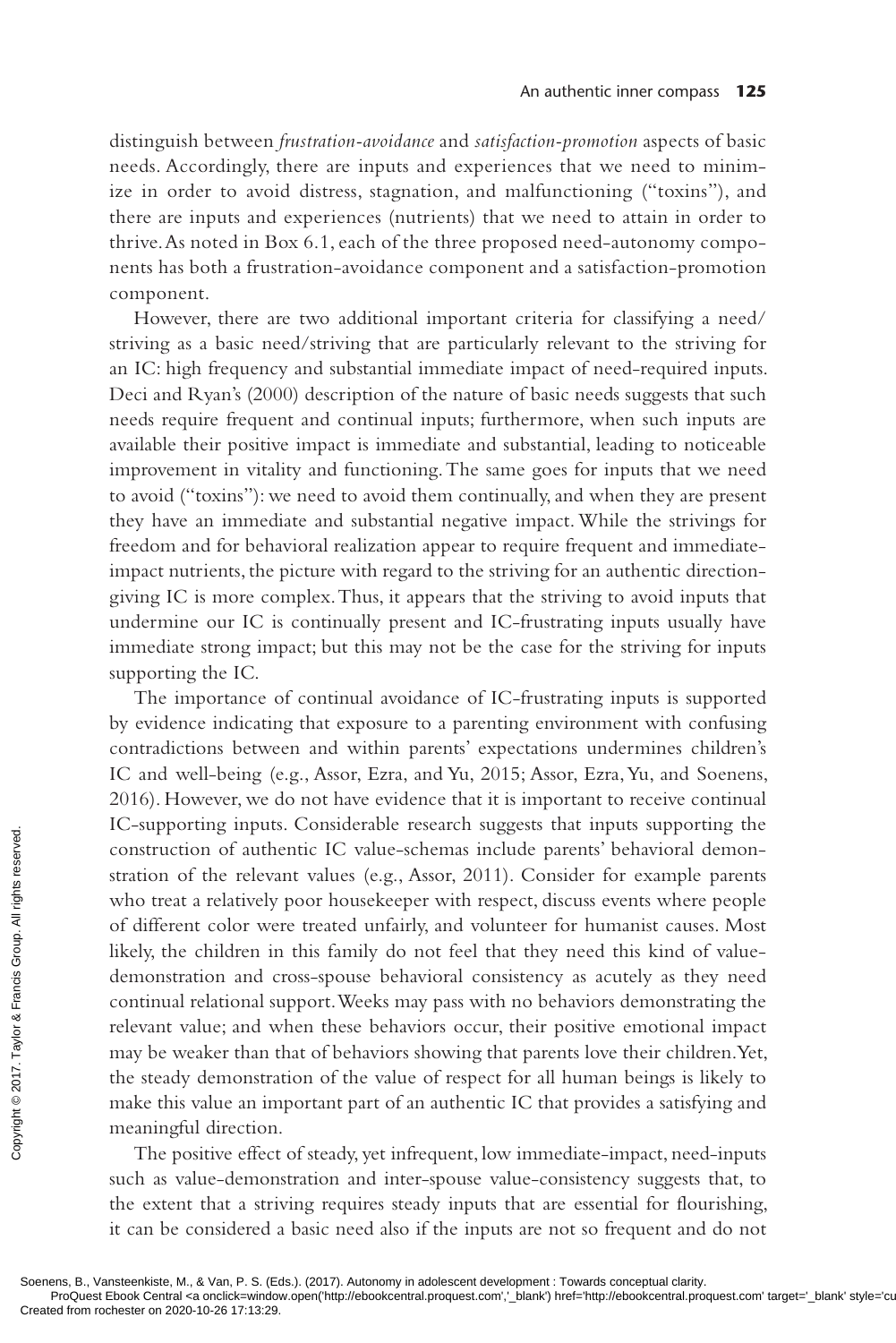have high immediate impact. Thus, like some vitamins, there may be certain psychic nutrients whose impact is not immediately noticeable, but their infrequent-yetsteady accumulation is essential for growth. Importantly, the required frequency and immediate impact of inputs supporting the striving to formulate value- and interest-based goals may increase at sensitive periods. Thus, like the bodily nutrient of Vitamin B9 (particularly essential during pregnancy), the required frequency and impact of parenting inputs supporting goals and interest formation may increase during adolescence or when major career decisions are made.

The discussion of the required immediate-impact and frequency of psychological nutrients leads us to a distinction that may prove important: *A motivational moment-to-moment short-term perspective versus a developmental, long-term perspective* on basic psychological needs. From a long-term, personality development, education, and parenting perspective, a need can be viewed as basic also if it only requires steady, low immediate-impact, and low-frequency inputs that are essential for thriving and coping in the long run. In contrast, from a moment-to-moment motivational perspective, a need would be viewed as basic only if it requires high immediate-impact, high-frequency inputs. Thus, the long-term developmental perspective suggests an expanded definition of the concept of basic needs, one that does not require that basic needs would always require high-frequency nutrients that have substantial immediate impact.

**Summary.** This section discusses some qualities of the striving for an inner compass as a need. It posits that the frustration-avoidance aspect of the striving for an authentic IC is similar to the frustration-avoidance aspects of other basic needs, as it continually seeks to avoid IC-frustrating inputs which have strong and immediate negative impact. In contrast, the striving for IC-supporting inputs may not require frequent, immediate-impact inputs. Rather, like some essential vitamins, it usually only requires a steady input of psychic nutrients whose impact is not immediate, but their infrequent-yet-steady accumulation is essential for growth. This characterization of the striving for an authentic IC is based on a developmental, long-term perspective of the need construct.

#### **The content, structure, functions, and development of the authentic inner compass**

The content of the authentic IC. Figure 6.1 presents a simplified scheme of a mature authentic IC structure. A more detailed developmental-structural account appears in Figure 6.2. Figure 6.1 underscores the importance of rich, multianchored, concepts of values and interests as critical foundations of the other components of the authentic IC. From the strive of the striving perspective of the striving perspective of the reserved.<br> **Creation of the authentic I**<br> **Creation of the authentic I**<br> **Creation Creation**<br> **Creation Copyright Creation Copyright Creatio** 

The extent to which the values, interests, and goals comprising the IC are experienced as authentic is determined both by the ways they were promoted (primarily by parents) and by their content. First, let us consider the way parents promote values and interests. SDT differentiates between values and interests that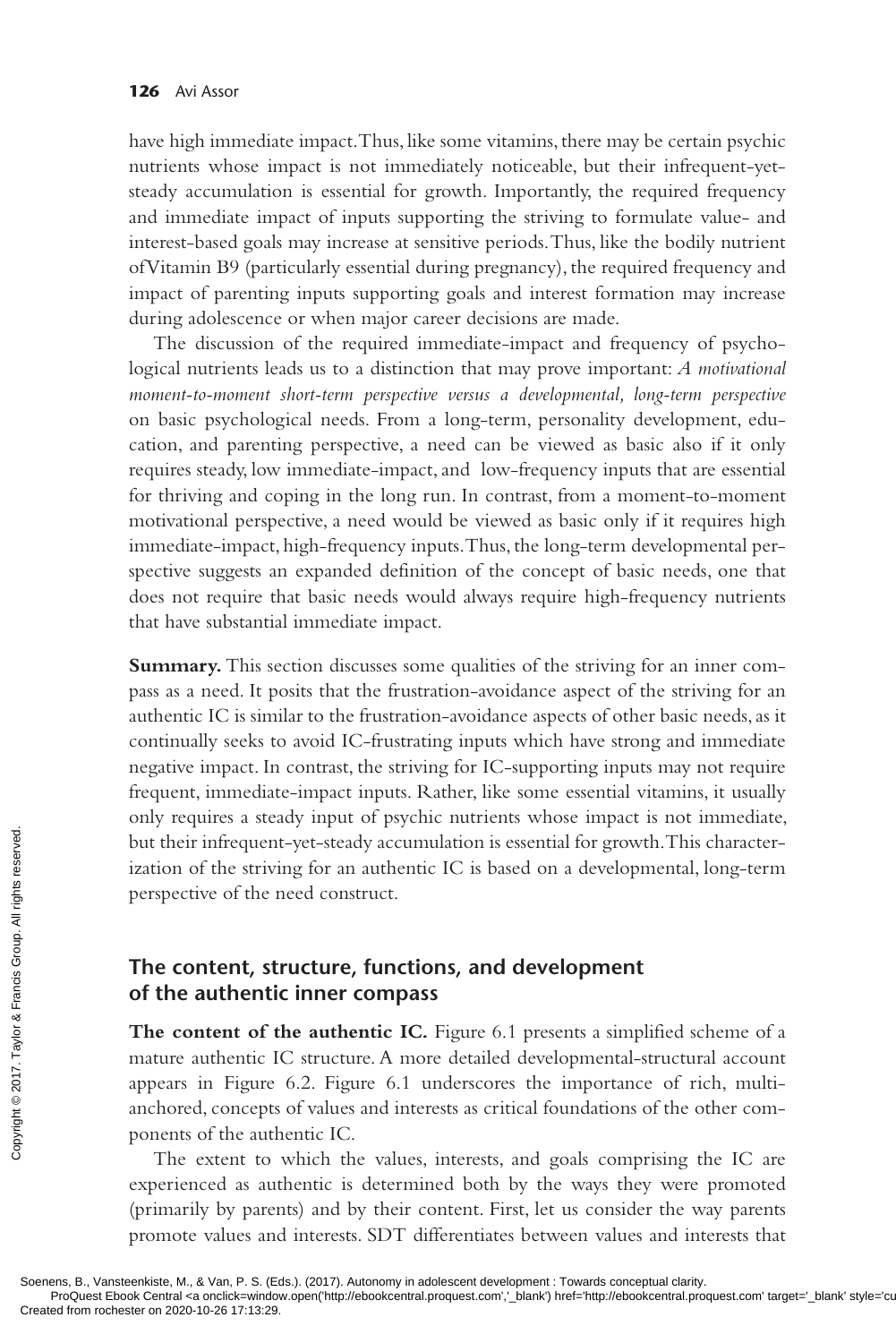

**FIGURE 6.1** A simplified scheme of a mature authentic IC structure

are internalized due to internally controlling practices involving conditional regard and guilt induction, and autonomy-supportive practices. When practices involving conditional regard are used, the values and interests are primarily adopted in order to gain the approval of valued others, often at the cost of ignoring authentic inclinations (e.g., Assor et al., 2004; Assor, Kanat-Maymon, and Roth, 2014; Assor and Tal, 2012; Israeli-Halevi et al., 2015; Roth, Assor, Niemiec, Ryan, and Deci, 2009; Ryan and Deci, 2000). Consequently, the IC is not likely to feel authentic. In contrast, autonomy-supportive practices (e.g., Ryan and Deci, 2000) promote internalization or self-initiated development of values and interests by enhancing the child's true volition and appreciation of the merit of the relevant value or interest. Consequently, the IC is likely to be experienced as relatively authentic.

The second factor that determines the authenticity of the IC is the extent to which the values and goals included in it can be experienced as volitional and authentic. SDT (e.g., Ryan, Sheldon, Kasser, and Deci, 1996) posits that there are some values that, if nurtured in autonomy-supportive ways, can be experienced as authentic because they direct us to act in ways that promote basic need satisfaction. These values are termed "intrinsic" and focus on desirable states and actions involving community contribution, physical health, and close relationships (e.g., Kasser and Ryan, 1996), perhaps also selfunderstanding and engaging in interesting activities. Other research suggests that we also can include in this category values such as consideration for others or benevolence (Warneken and Tomasello, 2009), and perhaps also self-protection (de Waal, 2005).

**A preliminary developmental outline of the structure and self-directive functions of the authentic IC.** Based on SDT's conception of values and the internalization process (e.g., Deci and Ryan, 2012: Grolnick et al., 1997), we can conceive of the contents of the IC as falling on a continuum ranging from the authentic to the non-authentic. In Figure 6.2 and in the final pages I also briefly describe the important phenomenon of an unauthentic IC. The two central columns in Figure 6.2 present three components of the authentic IC assumed to develop sequentially, but not necessarily fully linearly. Best and Tomass<br>
CREAT A **preliminary developed and Tomass**<br>  $\overline{z}$  **creating functions of the audinter**<br>  $\overline{z}$  internalization proces<br>
conceive of the cont<br>
authentic to the non-<br>
describe the importal<br>
umns in Figu

**Representations of specific activities promoting realization of authentic values and interests.** This component starts to develop in early childhood, and includes representations of concrete ways of realizing our authentic values/interests. Examples are activities involving fine motor coordination for children with intrinsic interest and talent for such activities, or activities involving interaction with a small number of children in a relatively quiet context for children with an introverted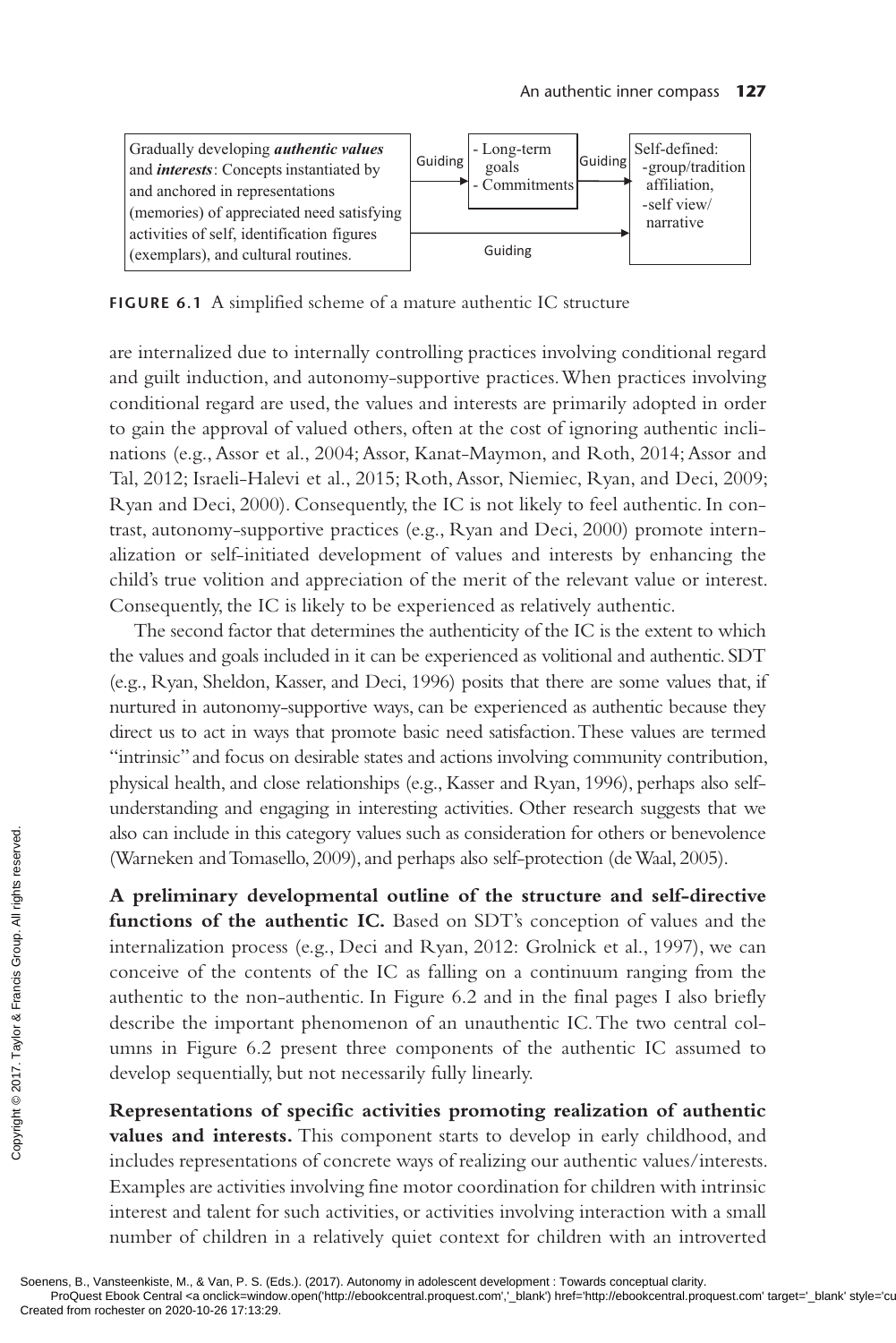

**FIGURE 6.2** Parenting practices leading to the development of an authentic versus unauthentic IC

temperament disposition. Children who have such representations feel more capable of self-direction because they know what to do when given a choice, and can also communicate their preferences to their parents. Such representations are particularly likely to contribute to our experience of true self-direction in situations where it is difficult to choose satisfying actions because of various pressures, the necessity to restrain one's impulses, or lack of sufficient clues in the immediate situation regarding what would be a satisfying action.

Soenens, B., Vansteenkiste, M., & Van, P. S. (Eds.). (2017). Autonomy in adolescent development : Towards conceptual clarity.<br>ProQuest Ebook Central <a onclick=window.open('http://ebookcentral.proquest.com','\_blank') href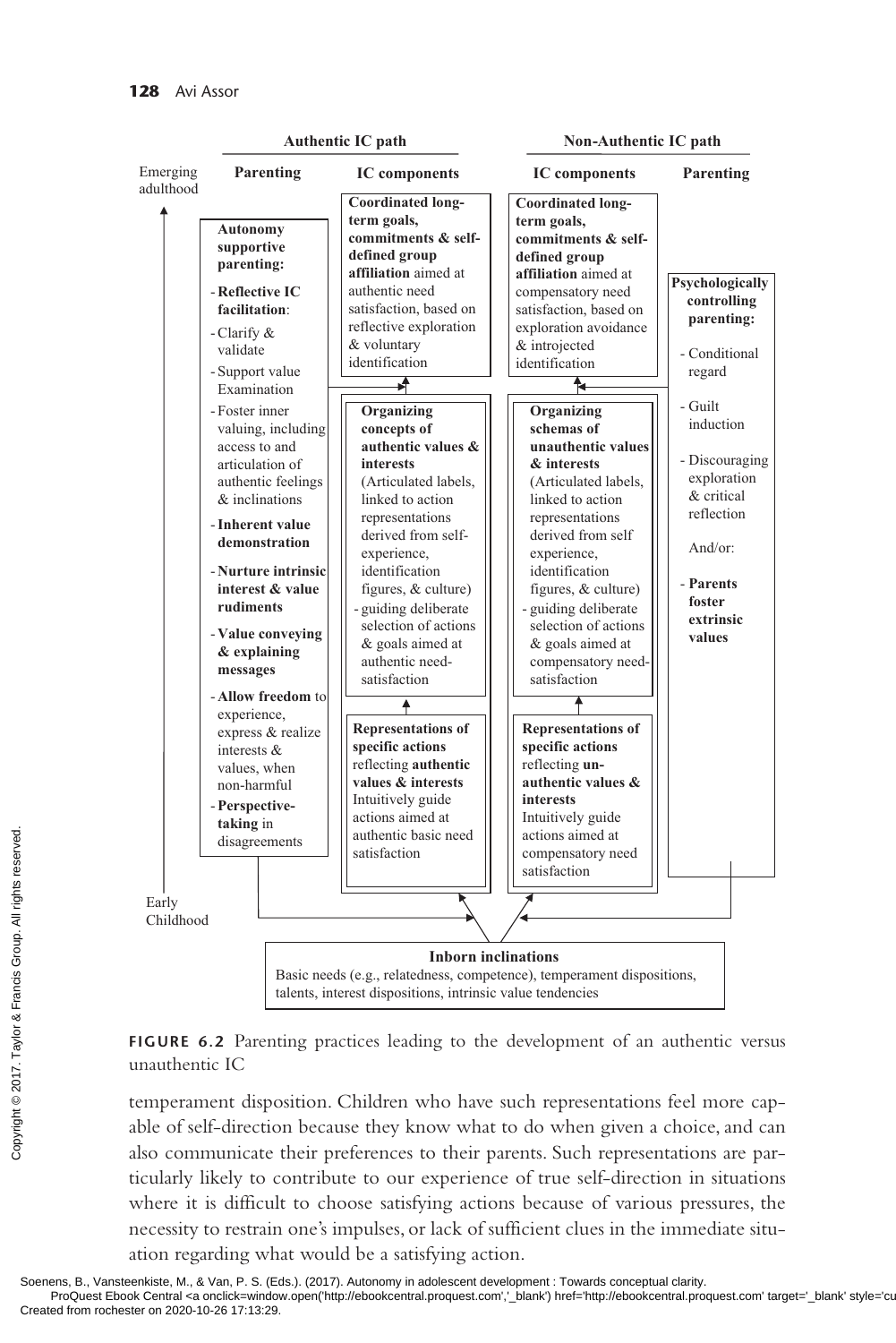To illustrate, let us consider the behavior of sharing an attractive toy with another child, or allowing another child to get some attention in a family get-together. Although the enactment of the considerate behavior may involve some frustration, it can ultimately be satisfying and feel authentic because at a deeper level the child may feel the relief and pleasure of the other person, the satisfaction of realizing inborn prosocial tendencies, and the growing competence to regulate one's impulses. Importantly, these considerate behaviors can be cultivated in ways that help to internalize them volitionally (e.g., Assor, 2011; Assor et al., 2016), resulting in representations that feel authentic. These representations may then be part of the rudiments of children's moral values, functioning as the intuitive vehicle through which our emerging authentic moral values lead us to behave in ways that would be optimally satisfying.

Concrete value- and interest- representations enable us to feel self-directing also because they provide *emotionally essential instantiations* of more abstract labels depicting our values. Without such instantiations (of meaningful value-expressive activities of ourselves and of identification figures), these concepts may remain sterile and ineffective as tools for directing our behavior. The existence of such emotionally authentic IC foundational representations might be especially important in post-modern, relativistic moral contexts where it is difficult to provide rational justification for one's values and commitments.

**Organizing concepts.** As children's cognitive capacities mature, extant representations of value- and interest-expressive concrete activities that have developed from early childhood onward are organized into concepts including summary labels reflecting the central values and interests of the IC. The action representations instantiating the values and the interests are derived from children's successful attempts to initiate optimally satisfying activities, from identification figures, and from the child's culture (including cultural heroes, ceremonies, and valued cultural narratives).

Let us consider a child who has already developed a representation of sharing a toy as an activity that realizes an intrinsic inclination (value) toward prosociality or benevolence (e.g., Warneken and Tomasello, 2009). As the child develops, the representation of the sharing activity may be joined by additional representations of satisfying sharing activities performed by herself and others. Examples are similar sharing activities initiated by parents and exemplary figures in the child's culture and tradition. Moreover, all these different sharing activities may be organized under the label of sharing or sensitivity to others' needs; a label that has strong positive connotations in one's culture; for example, the Jewish virtuous practice of unpublicized charity (Tzdaka). As a result, the child now has a rich, emotionally meaningful concept of sensitivity to others' needs, which can serve as a core component of her developing inner compass. Producest Ebook Central ca consider a consider a consider a consider a consider  $\frac{1}{2\pi}$  it y or benevolence (the representation of tions of satisfying share similar sharing activities culture and tradition. Ized under

Organizing concepts of this type contribute to the feeling of self-direction because they reduce non-voluntary dependence on others' evaluations and directions. Thus, knowing that we behave according to our explicitly endorsed authentic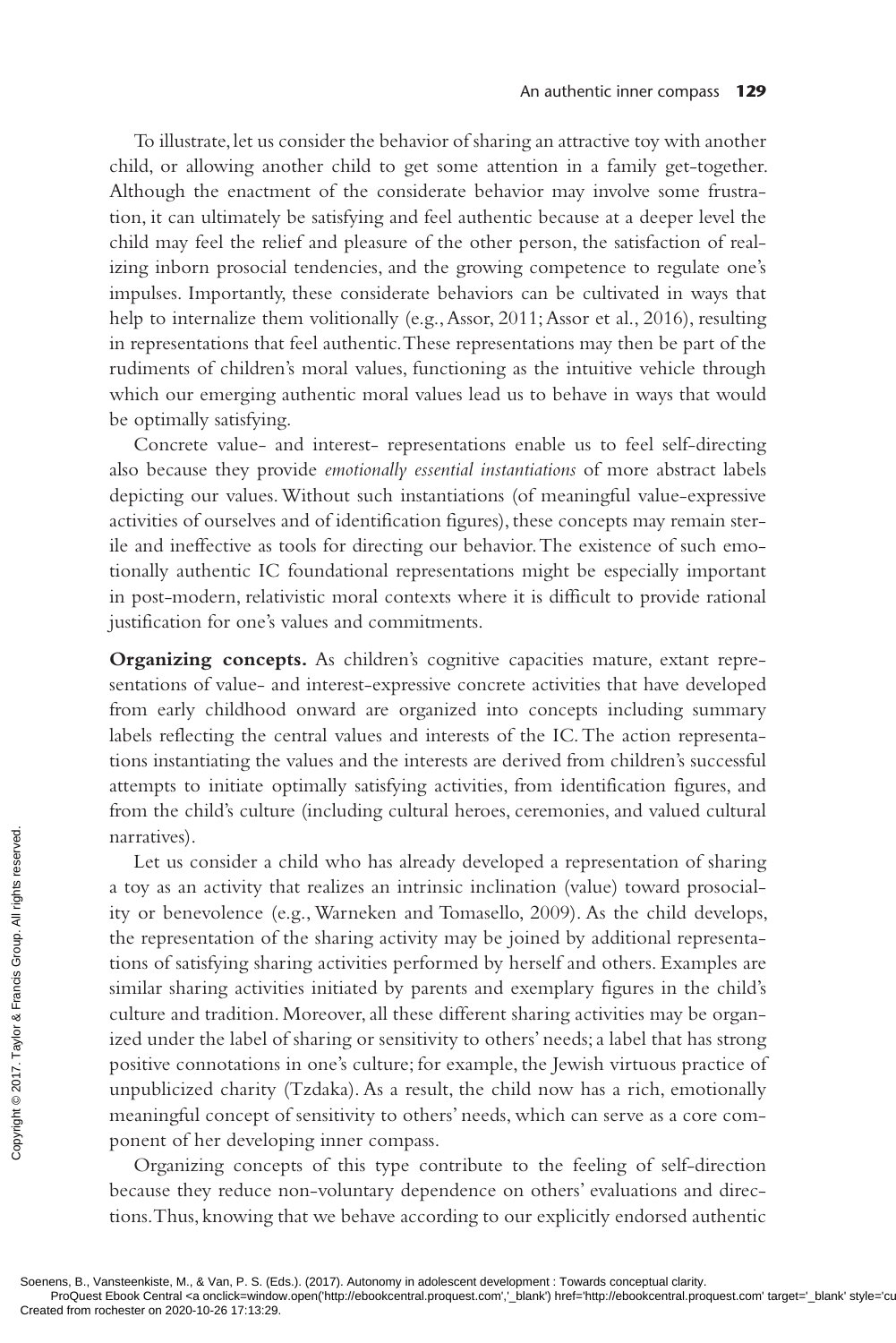values provides at least some assurance for our self-worth, and reduces our dependence on changing fads or others' continual approval.

The importance of having rich concepts that represent and explicitly identify our authentic interests and values becomes considerably greater toward adolescence and beyond, when many youth need to make important decisions with long-term consequences. Thus, as noted by Assor (2012) and Soenens, Vansteenkiste, Beyers, Verstuyf, and Assor (2016), values and interests that we truly endorse may be essential for selecting identity commitments that can be deeply satisfying. Having relatively clear interest- and value- concepts appears to be of special importance for youth in the post-modern, relativistic, information age. The decline of traditional authorities, moral relativism, anomie, and, in some places, the availability of lots of career options, as well as conflicting values and living styles, is confusing for many youth. In response, many may escape from freedom.

Having clear and rich value and interest schemas can help youth to cope with the complexity of choices and lack of authorities without escaping into submission or thoughtless conformity (e.g., Fromm, 1941). Instead, these concepts can function as an anchor for a reflective exploration process (e.g., Marcia, 1988), allowing the selection of self-endorsed commitments. Having explicit and rich schemas of our authentic values and interests may also contribute to our sense of true self-direction by promoting deep identification with and persistence in relation to the goals and commitments we select (e.g., Vansteenkiste and Soenens, 2015). Thus, rich and explicit value and interest schemas are likely to help us to overcome difficulties, pressures, and doubts, because they highlight the merit of the activity questioned.

Finally, organizing concepts identifying our authentic inclinations contribute to the feeling of self-direction because they allow us to see that seemingly different choices and actions all reflect our attempt to direct ourselves towards the same self-realizing aim. These concepts also support our sense of coherence and continuity (e.g., Erikson, 1968), because they prompt us to enact similar inclinationreflecting behaviors across time, and they also allow us to understand the theme unifying apparently different actions. In addition, they also provide a sense of meaning because they link our actions across time and different contexts to an organizing concept that we see as valuable.

The importance of having explicit concepts of values and interests as the basis of autonomy as a moral ideal has been emphasized by a long line of philosophers (e.g., Aviram, 1986). In fact, many of them would consider people as truly self-directing only if they have developed their values and goals through a thorough process of rational reflection, and if they can use these values and preferences rationally in making their decisions (e.g., Kant, 2005). The essential role of personal reflection in the formation of goals and commitments was also recognized by major theorists of identity development, and is reflected in the notions of moratorium and exploration (e.g., Erikson, 1968; Marcia, 1988). However, Erikson and Marcia also suggest that goals and commitments are often based on implicit, emotionally laden, early-developing, concrete value/interests representations. Yet, it appears important that the long-terms goals and commitments selected would be conscious because Example the concept that we see<br>
Fig. 1 concept that we see<br>
The importance<br>
autonomy as a mor<br>
Aviram, 1986). In 1<br>
ing only if they have<br>
of rational reflection<br>
making their decision<br>
in the formation of<br>
rists of ident

Soenens, B., Vansteenkiste, M., & Van, P. S. (Eds.). (2017). Autonomy in adolescent development : Towards conceptual clarity.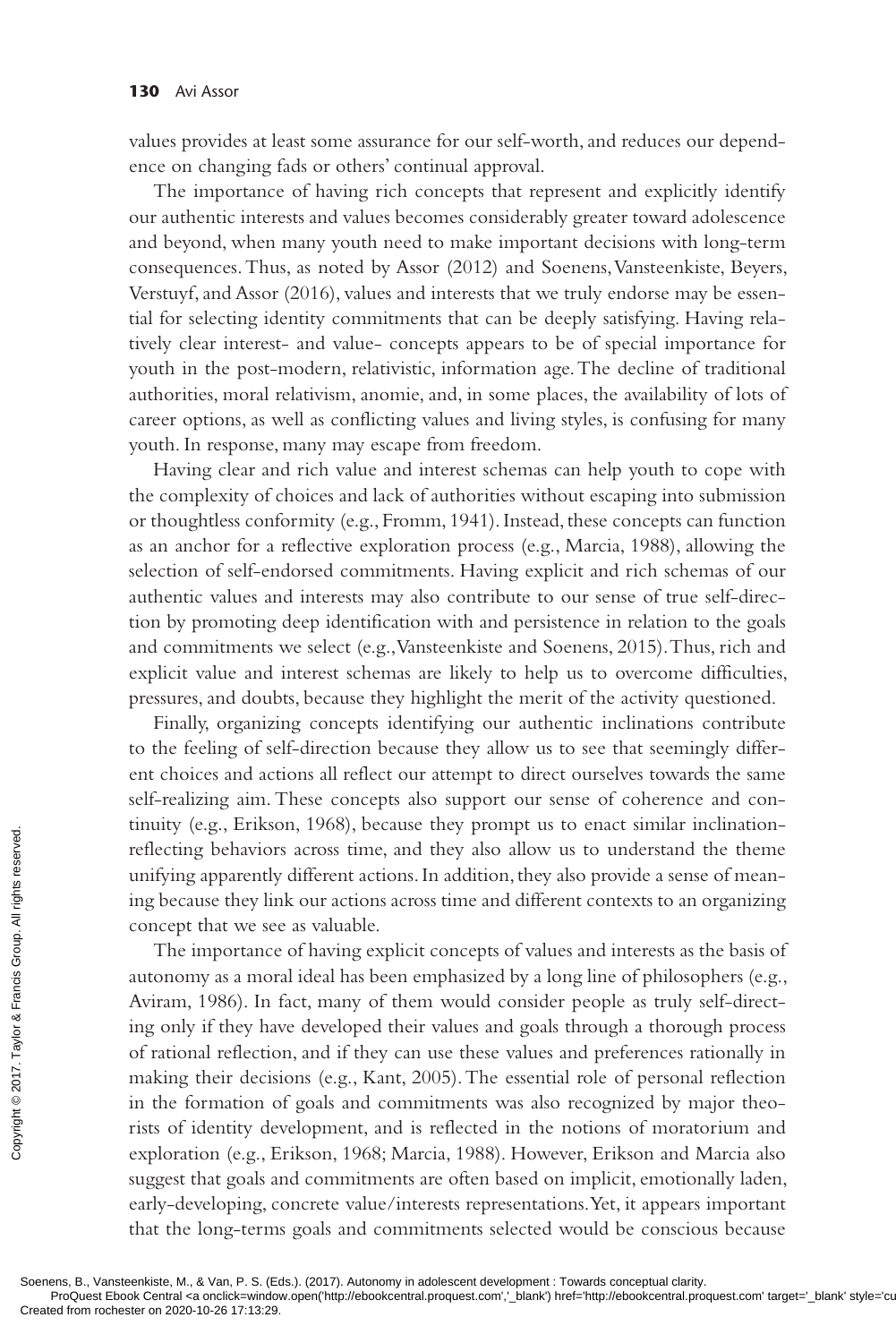conscious and explicit concepts can further strengthen one's sense of clarity and self-direction.

**Summary.** This section provided a preliminary description of the authentic inner compass as a rich action-guiding schema constructed gradually from early childhood onward. In adolescence, the schema is assumed to include value and interest concepts with summary labels that are instantiated by representations of concrete actions, derived from self-experience, close identification figures, and one's culture. These concepts allow articulation and communication of one's values and interests, as well as reflection on and selection of preferred activities, future goals, and commitments. Preliminary studies highlight the role of the authentic IC in the selection of satisfying identity-choices, in the pursuit of goals and commitments in the face of difficulties, and in resistance to negative peer influence.

# **Differentiating the concept of the authentic inner compass from theoretical concepts within and outside SDT**

SDT and other theories clearly include concepts that are related to the notion of an inner compass presented in this chapter. The IC notion does not imply that such concepts are unnecessary. Rather, it provides a comprehensive framework that enables us to identify the *common function* of disparate constructs describing specific direction-giving, action-selection structures (guides) within and outside SDT (e.g., values, interests, goals/aspirations, commitments, and identification with social groups and traditions). In addition, it also specifies the relations among them, and underscores the foundational role of values and interests (as noted in Figure 6.1). However, there are important extant theoretical concepts that may seem to overlap with the entire notion of the IC. In this section, I try to distinguish between these concepts and the inner compass, and delineate the unique contribution of the concept of the inner compass relative to these existing concepts.

**The integration process according to SDT.** Deci and Ryan (2000) describe the integration process as aimed at attaining increased organization and congruence within ourselves (among different needs and authentic inclinations) and between our environment and ourselves (primarily our basic needs). The authentic inner compass (i.e., action-schemas of values and interests enabling optimal need satisfaction within our internal and external constraints and affordances) is the major structure through which the process of integration occurs. Thus, while the notion of an inner compass refers to a structure and to the striving to have a structure, the notion of integration refers to a process. The two of course are related: the integration process helps us to construct our inner compass, and the inner compass contributes to further integration. In a way, the developmental process described in the previous section can be viewed as description of important aspects of the integration process. For the integration process<br>
External range concepts.<br>
The integration process<br>
within ourselves (amo<br>
our environment and<br>
compass (i.e., action-<br>
faction within our in<br>
structure through wh<br>
of an inner compass r<br>
notio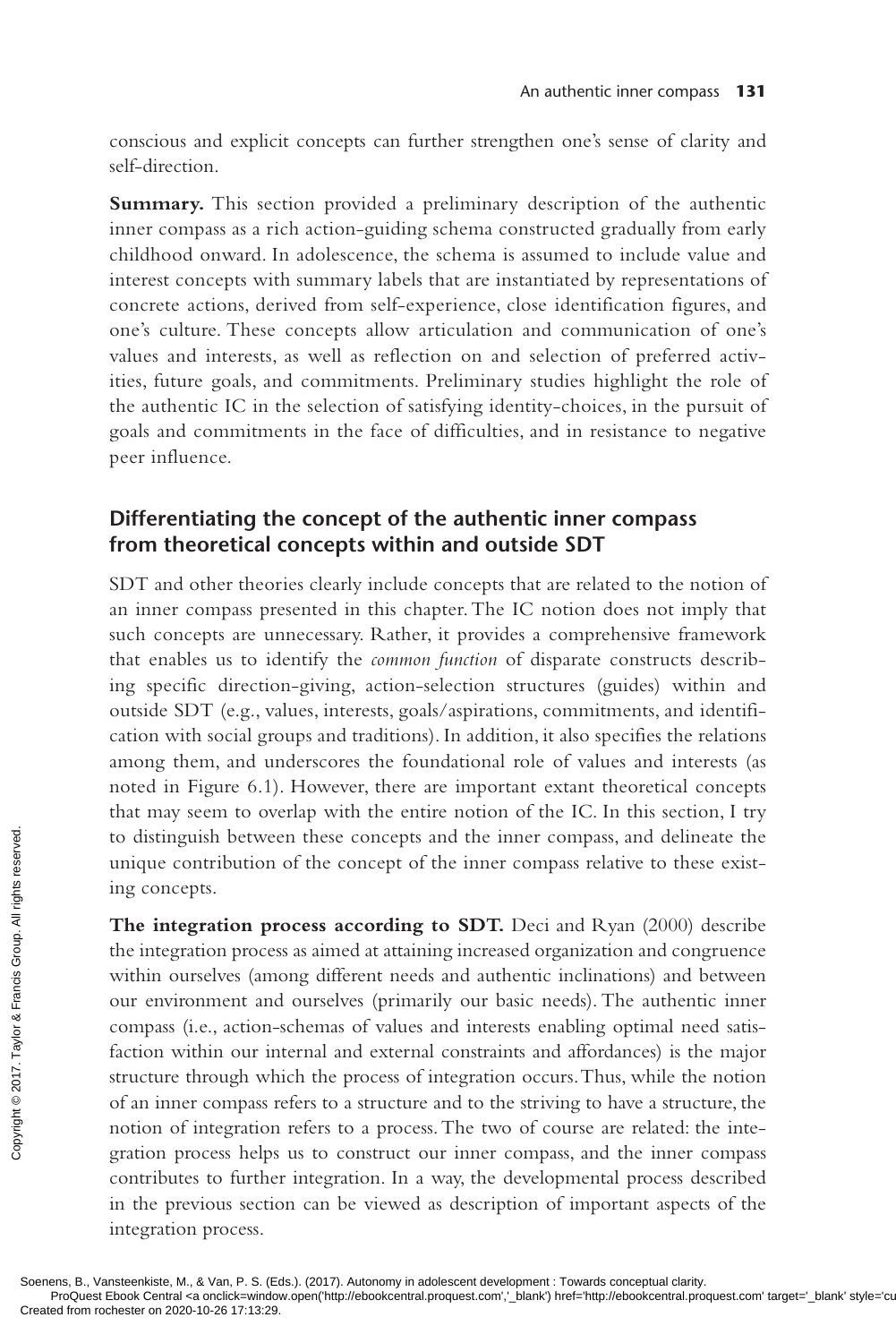#### **132** Avi Assor

**Autonomous motivation.** The experience of autonomous motivation refers to the experience that one truly wants to engage in a certain activity because one values or likes it (e.g., Ryan and Deci, 2000). In contrast, the experience of having an authentic inner compass does not focus on a certain activity, but on one's internal state: do I have something inside me that allows me to know what is truly valuable for me? These two distinct constructs are, of course, related. Having an authentic inner compass enables us to feel autonomously motivated to engage in a certain activity because we perceive it as likely to realize our inner compass. Moreover, one type of autonomous motivation—integrated motivation—actually presupposes the existence of the authentic value component of the inner compass. The concept of integrated motivation refers to the experience of wanting to engage in a certain activity because it reflects one's most important intrinsic values. Therefore, it follows that in order to experience integrated motivation, one must have intrinsic values, which are a central component of the authentic inner compass.

**The disposition to act autonomously.** Weinstein et al. (2012) define the disposition towards autonomous functioning as comprised of three components: authorship/self-congruence, interest-taking, and low susceptibility to control. The notion of an authentic inner compass suggests that in order to act autonomously and direct ourselves in ways that are truly satisfying, it is also important to have a fourth component not identified by these authors: an authentic and firm inner compass (i.e., direction-giving action-selection schemas of values, interests, and goals).

**Identified and integrated values/goals and intrinsic interests.** These constructs have much in common with the notion of an inner compass. However, the concept of the authentic inner compass adds the following potentially important points:

- 1. The striving to form the constructs of identified and integrated values, goals and interests is an essential component of the general need for autonomy and of autonomous functioning.
- 2. The schemas of identified and integrated values, goals, and interests are cognitive-emotional structures that develop gradually toward higher levels of complexity and richness, starting in early childhood. Example and interests is<br>
so and interests is<br>
of autonomou<br>  $2$ . The schemas c<br>
tive-emotional<br>
plexity and ric<br>  $\frac{1}{2}$  rights respective to the schemas<br>
groups and tra<br>  $\frac{1}{2}$  rights respective to the schemas<br>
emo
	- 3. These constructs or schemas have to be anchored in identification with social groups and traditions.
	- 4. These schemas are the foundation of healthy identity development and socioemotional functioning, particularly in the post-modern information age.
	- 5. It is important to examine people's overall perception that they have such guiding constructs or schemas.
	- 6. The formation and cultivation of these constructs or schemas is a major task of autonomous development and autonomy-supporting parenting.

**Self-concordance.** This concept refers to the perception that one pursues a certain goal because one is really interested in it and/or values it, and not because one feels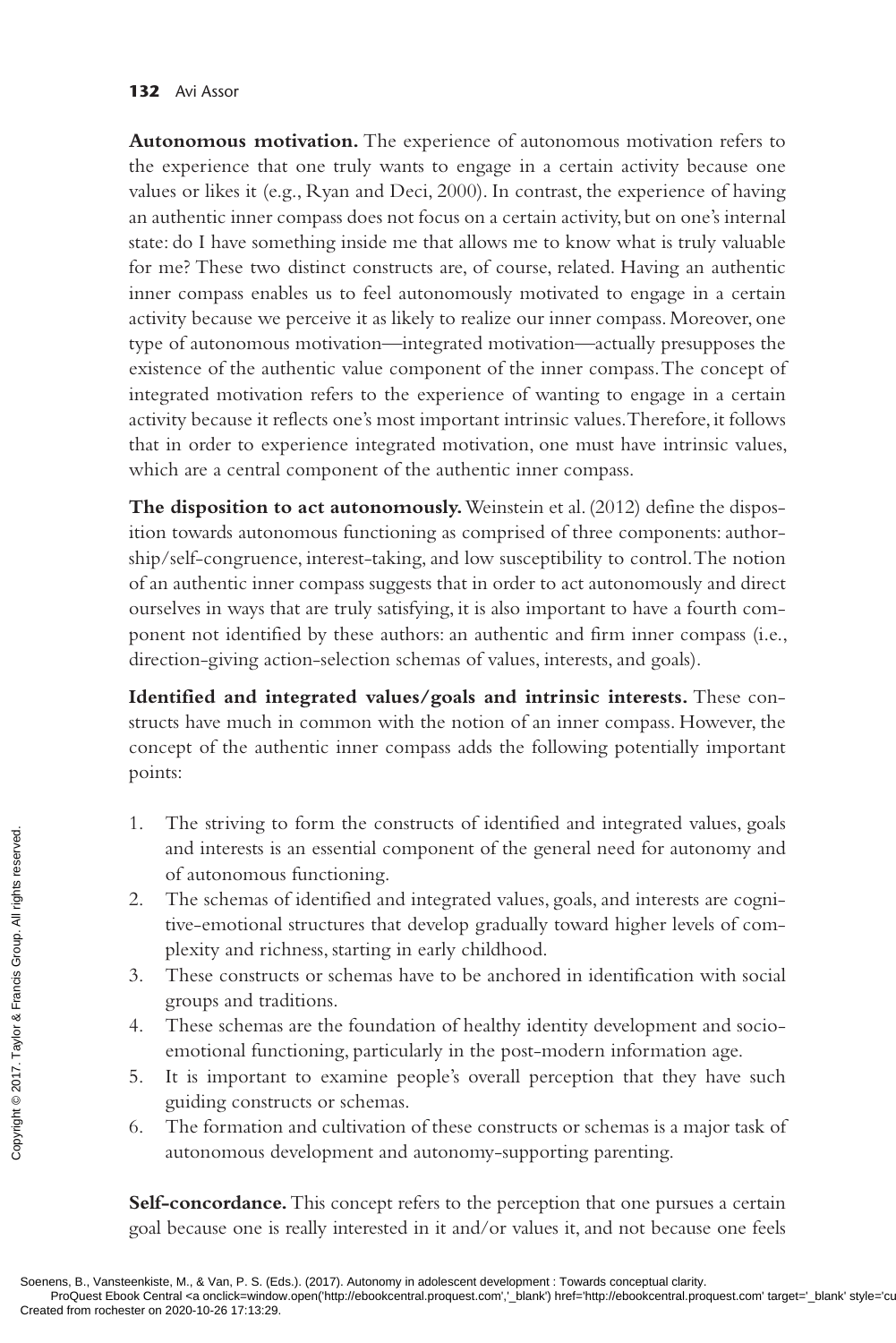forced to pursue it (Sheldon and Elliot, 1999). The concept of an inner compass refers to a considerably more general construct. As a structure, it not only includes self-concordant goals, but also values and interests that guide us not only proactively but also *reactively*. That is, they inform us regarding the preferred reaction in situations where we do not have a clear guiding goal. In addition, the IC also includes social groups and traditions we identify with, which reflect our values and interests. The IC notion also refers to the general feeling that I have an inner compass that provides true direction, and the striving to have such a feeling as a major aspect of the need for autonomy, two aspects that the notion of self-concordance does not explicitly address.

**Personal expressiveness.** According to Waterman (2011), this concept refers to the perception that a certain activity enables the development and expression of one's best potentials. When an activity is perceived as enabling personal expressiveness, it is likely to become an authentic interest that is part of one's inner compass. However, the inner compass is a wider concept referring also to values, and goals, and the striving to have an inner compass.

**Purpose.** One construct that is particularly close to the concept of IC is the notion of purpose, developed by William Damon and his associates (e.g., Damon, Menon, and Cotton Bronk, 2003; Malin, Liauw, and Damon, 2017). Damon et al. (2003) defined purpose as "a stable and generalized intention to accomplish something that is at once meaningful to the self and of consequence to the world beyond the self." Research has shown that having a purpose is associated with important positive attributes (e.g., Malin et al., 2017). While having a purpose is likely to be an important part of the authentic IC beginning in adolescence, the notion of the authentic IC is more general, and includes aspects that are not part of the purpose construct. First, while purpose is a highly proactive attribute, the IC also has important reactive components; particularly values and self-knowledge that indicate what your limits are; what kind of things you would not do. Second, the IC includes valued and preferred activities that do not necessarily have clear beneficial consequences to the world. Third, the IC schema is assumed to be influential also in early and middle childhood, a period where the notion of purpose might be less relevant.

**The awareness component of Kernis and Goldman's (2007) conception of authenticity.** This concept refers to awareness and knowledge of and trust in one's motives, feelings, desires, and self-relevant cognitions. It is likely that such awareness helps to develop an authentic inner compass, particularly in contexts where one is pressured to ignore one's authentic inclinations. However, this concept does not directly assess the experience of having authentic self-directing values, interests, and goals. Created from rochester on 2020-10-26 17:13:29.<br>Created from rochester on 2020-10-26 17:13:29.<br>Created from rochester on 2020-10-26 17:13:29.<br>Created from rochester on 2020-10-26 17:13:29.

## **The unauthentic IC**

So far, I have only focused on one type of IC, termed "authentic." However, based on SDT and other writings describing the phenomenon of "False Self" (e.g., Winnicott,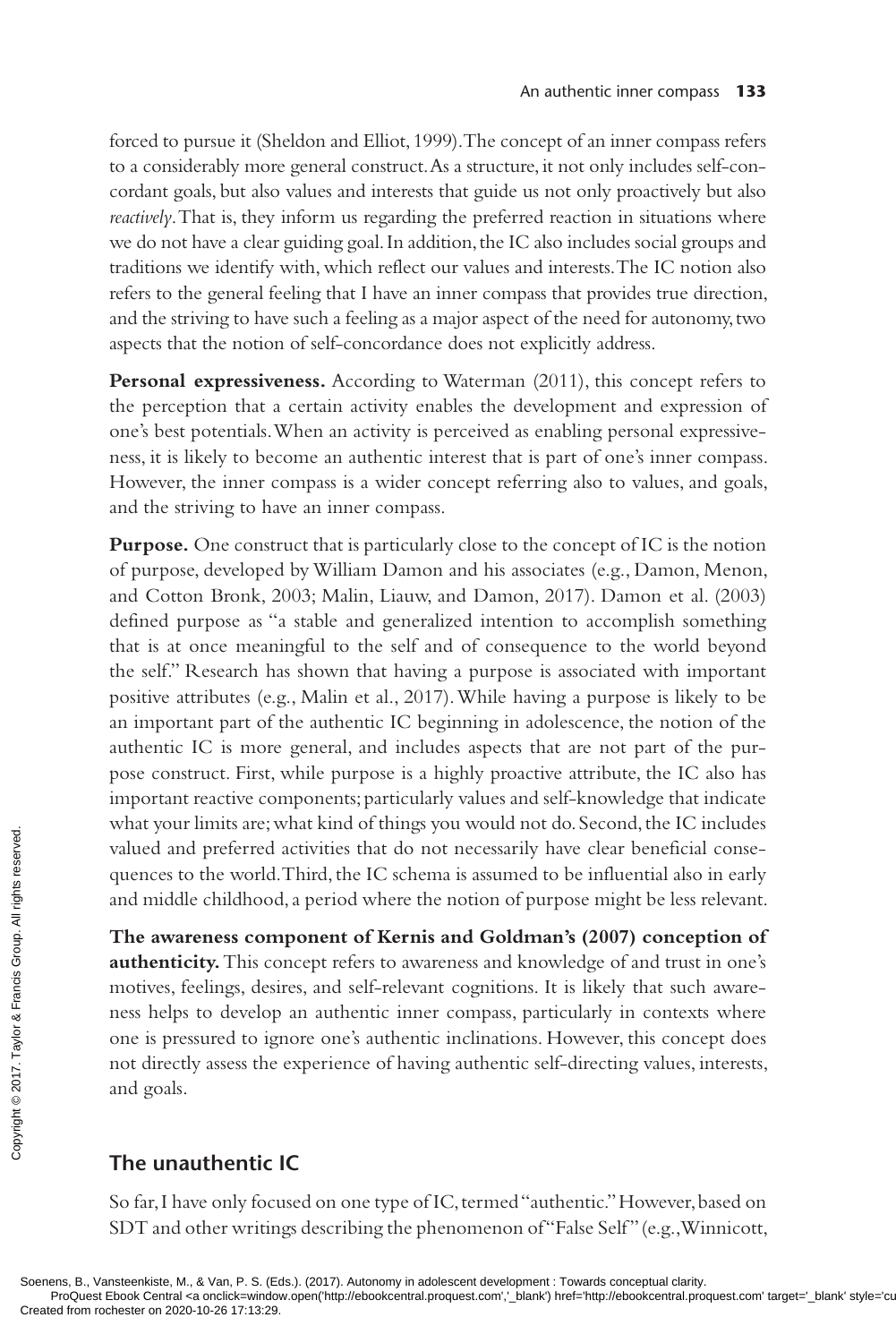1965) I posit that under certain conditions people may develop action-selection schemas of values and interests (and derived long-term goals and commitments) that do not feel authentic; that is, they are unauthentic. Figure 6.2 presents, for demonstration purposes, two widely different paths of IC development: authentic and non-authentic. However, it would be more accurate to think of the developing IC as falling on a continuum ranging from authentic to non-authentic.

The unauthentic IC develops in response to internally controlling parenting, and is more likely to focus on what SDT (e.g., Kasser and Ryan, 1996) has described as extrinsic goals or values (e.g., power, prestige, lots of wealth, and perfect physical appearance). The unauthentic IC does not necessarily represent a complete motivational failure. Rather, as in some other attempts to gain substitute need satisfaction (Deci and Ryan, 2000), it may provide partial satisfaction for the need for self-direction or autonomy. More precisely, it may satisfy the aspect of the need for autonomy concerned with feeling that one can direct her/his actions. What is not satisfied is the aspect of the need concerned with attaining *true* satisfaction. Put differently, one does direct one's life, but not in a direction that one's true self really wants. A prototypical example of unauthentic IC emerges when youth adopt goals aimed at attaining conditional parental regard (Assor et al., 2014), or in foreclosed identity (i.e., Marcia, 1988). In extreme cases, we may talk about "a well-organized false-self."

## **Parenting practices promoting the authentic IC**

This section focuses only on parenting practices promoting an authentic IC because practices promoting the non-authentic IC were described elsewhere (Assor, 2011). Figure 6.2 presents six parenting practices posited to promote the development of an authentic IC, and Box 6.2 presents item-examples of scales assessing these practices. The two practices presented at the bottom of Figure 6.2—perspectivetaking and allowing-freedom—are assumed to nurture the IC development from early years. In addition, they are considered essential supports for all three autonomy strivings throughout life. In other publications, these two were termed basic autonomy-supports (Brambila, Assor, Manzi, and Regalia, 2015; Assor, 2012). The practice at the top—reflective value facilitation—is considered less fundamental, becoming more important during adolescence and emerging adulthood. Herein, I devote more space to the practices of inherent values demonstration and reflective IC facilitation, which were only recently proposed (Assor, 2012), and which are of special significance for the development of the IC in adolescence (Box 6.2). Example and anowing<br>
early years. In addi<br>
omy strivings throu<br>
autonomy-support:<br>
practice at the top<br>
becoming more im<br>
devote more space<br>
IC facilitation, whi<br>
special significance<br> **Perspective-takin**<br>
important that

Perspective-taking. To support children's need for autonomy, it is particularly important that parents and educators take children's perspective and accept their feelings, particularly when parent and child disagree (see Assor, 2012 for a more detailed presentation of this practice).

**Allowing freedom to express and realize authentic inclinations.** This practice includes behaviors minimizing control and arbitrary limitations, as well as allowing choice, encouraging self-initiation of activities, enabling the experience and expression of one's feelings, preferences, and opinions, and having a voice in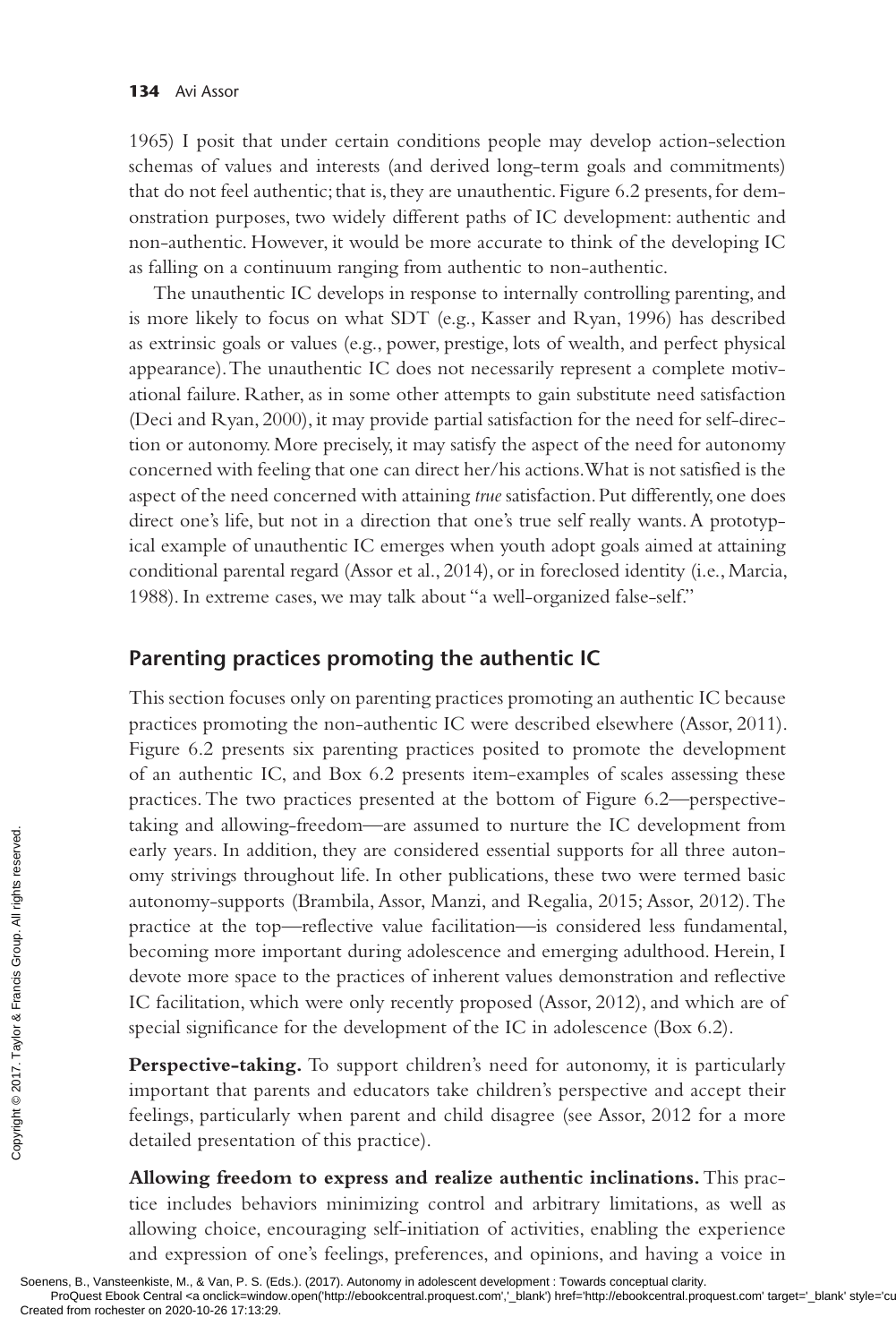# **BOX 6.2 ITEMS ILLUSTRATING RECENTLY DEVELOPED SCALES OF PARENTING PRACTICES PROMOTING THE DEVELOPMENT OF AN AUTHENTIC INNER COMPASS**

## **Inherent merit demonstration (Assor, 2012; Yu, Assor, and Liu, 2015)**

My parents have values and goals that are really important to them. My parents' actions match their beliefs.

When my parents act according to their principles, they appear content and at peace with themselves.

My parents are able to realize values and principles that are important to them.

#### **Reflective IC facilitation (Assor, 2012; Assor et al., 2016)**

#### *Fostering inner valuing:*

- When I have to make a tough decision my parents encourage me to first examine what I think is the right and desirable thing to do.
- When other kids pressure me to do what is considered cool or popular my parents encourage me to first consider what I think is the right thing to do.
- My parents help me to feel it is natural and OK to be stressed about hard decisions.

#### *Supporting value examination:*

- My parents think that it is OK that I talk about my personal aspirations with people that have different views than our family.
- My parents encourage me to think deeply on what kind of studies or career would best fit me.

My parents do not listen if I express opinions that differ from theirs. **(reverse)**

#### *Support IC clarification and formation:*

- Talking to my parents helps me to clarify my attitude to important issues in life.
- Consulting my parents regarding my future goals and aspirations is not helpful. **(reverse)**
- My parents are able to give me useful feedback about issues I overlook when I set goals and plans.

#### *IC-validation:*

When I talk to my parents I feel:

- more confident that my goals are good and reasonable.
- less confident that my goals are good and reasonable. **(reverse)**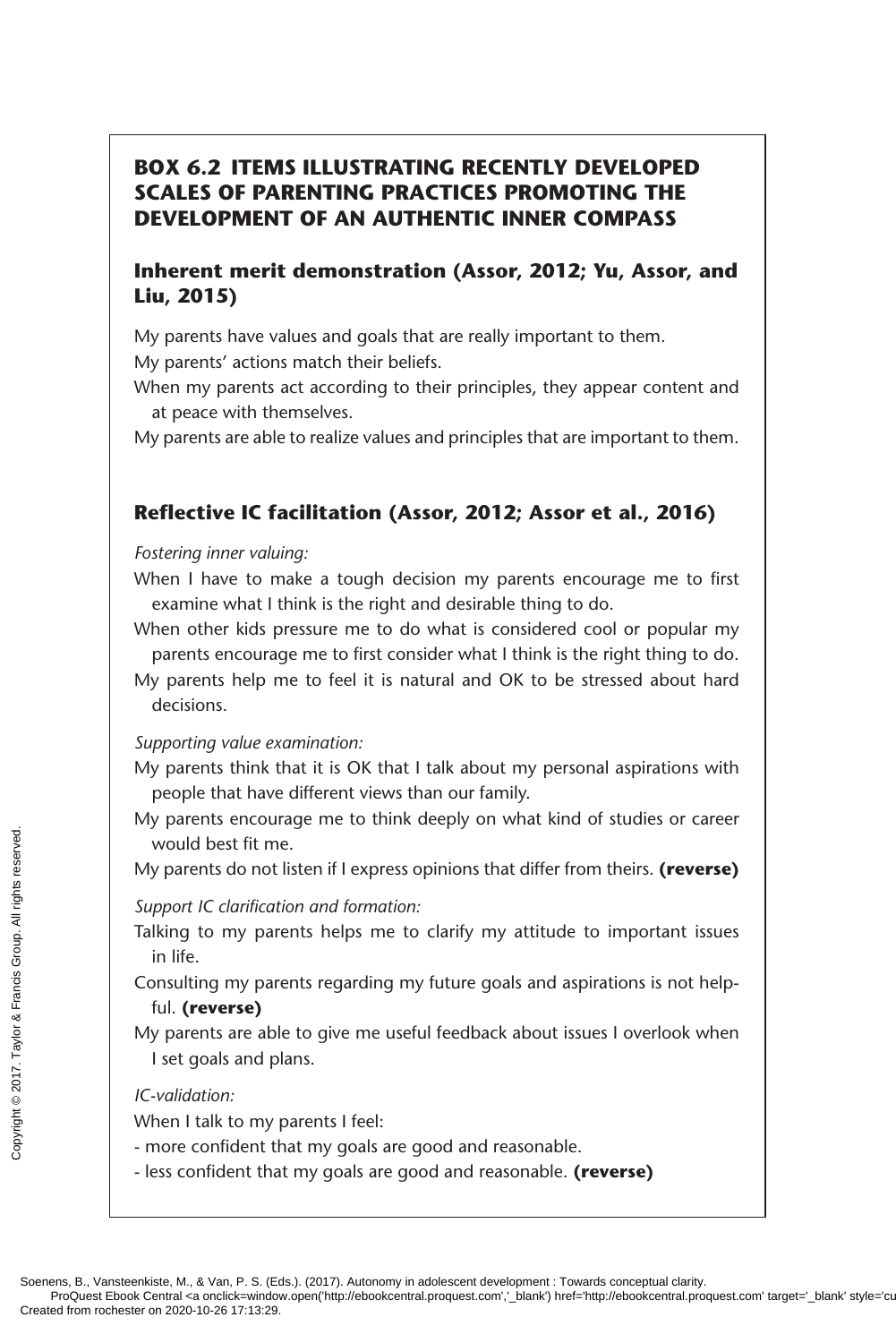family decisions. This practice is often assessed via the choice-support and controlminimization items of the Perceptions of Parents Scale (POPS; Grolnick, Ryan, and Deci, 1991), and its importance was demonstrated in numerous studies.

**Value-conveying and explaining (rationale-giving) messages.** In order for children to develop authentic values, parents need to communicate values and norms that show how children can meet their needs in ways that would be socially acceptable and even commendable. Autonomous internalization of these values may lay the foundation for an authentic IC that is later developed and revised as youths mature and experience various challenges. Four features of value-transmitting parental messages, when accompanied by perspective-taking and freedom, may be especially helpful:

- 1. **Consistency within and between parents:** This feature shows that the parents think that the value is important; when absent children may be confused regarding what is truly valuable.
- 2. **Rationale:** This feature enhances the likelihood that children would internalize the value-reflecting behaviors because they understand and identify with their merit; the rationale and specific behaviors exemplifying it may then become part of the IC schema.
- 3. **Intrinsic values:** As already noted, it is important that the values communicated would be *intrinsic*.
- 4. **Limited number of values and norms:** In order to avoid undermining offspring's sense of freedom, it is important that the number and the specificity of value-expressive norms would be limited.

**Nurturing intrinsic value and interest rudiments.** These practices include parents' initiatives to involve their children in activities reflecting intrinsic values and interests. For example, the value of consideration for others (benevolence) may be fostered by mentoring refugee children in subjects where the child-mentor has considerable competence and interest, with considerable room for mentor initiative and choice. It is assumed that repeated experiences of true volition and vitality during these activities are likely to promote early autonomous internalization of the value of benevolence, and thus help establish it as part of the foundation of one's emerging IC. While intrinsic values are likely to stay stable from an early age if encouraged in autonomy-supportive ways, this may not be the case for individual interests (Hidi and Renninger, 2006). Thus, individual interests may change as children develop. Yet, the experience of feeling intrinsically motivated while engaged in an interest-based activity for a certain period is likely to be cherished and to orient children to seek and develop an authentic interest, and make it an important part of their developing IC. The set of the contexts. For examples interests. For examples in the set of the context of the carriers are left of the computed and Reminger, 200 the experience of factivity for a certain develop an authential develop an

**Inherent Value Demonstration (IVD).** This parental practice promotes children's tendency to willingly identify with parents' values because parents demonstrate the inherent merit of their values by enacting them in behavior in ways that show that they deeply identify with these values (e.g., Assor, 2012). Thus, the values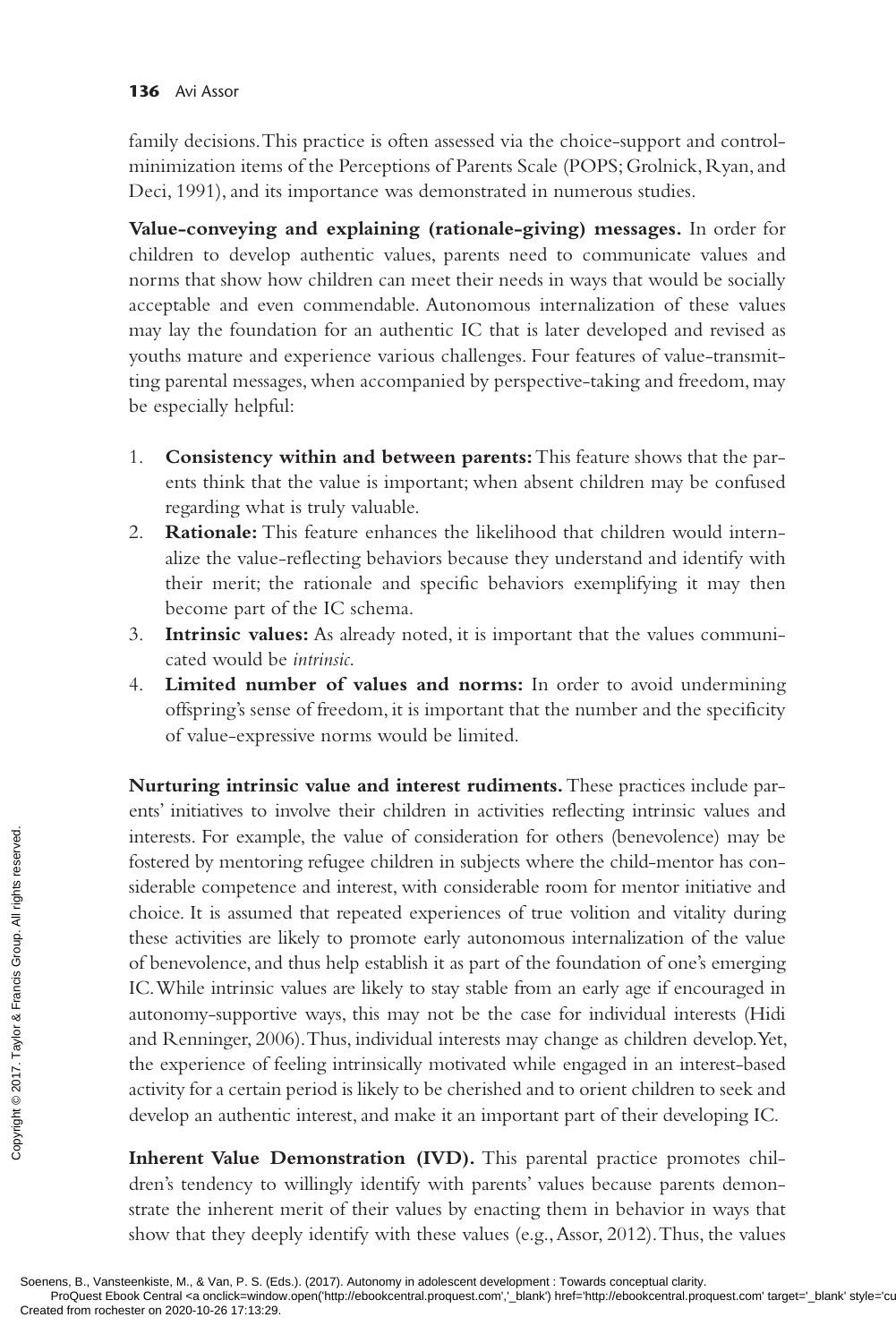appear worthy because the person enacting them appears content and vital. As the notion of IVD has obvious similarity to the concept of modeling, it is important to note that IVD only refers to a type of modeling that appears autonomous (Yu et al., 2015). A recent study by Beyers, Soenens, and Assor (2016) showed that Belgian college and high-school students distinguished between IVD, parents' perspectivetaking and choice-provision, and reflective IC facilitation. Furthermore, in both samples, youth perception of their parents as manifesting IVD was a unique predictor of youth experience of having an authentic IC that, in turn, predicted their well-being.

Findings demonstrating the unique positive contributions of IVD were also reported by two other studies. Yu et al. (2015) showed that Chinese college students' perceptions of their parents as engaged in IVD and as providing basic autonomysupport (minimizing-control, choice-provision, and perspective-taking) both uniquely predicted students' well-being through sense of self-congruence. Similarly, Brambilla et al. (2015) showed that Italian high-school students' perceptions of their parents as engaged in IVD in the domain of religion and as providing basic autonomy-support both uniquely predicted youth autonomous-motivation to observe religious practices.

Theoretically, IVD should promote the formation of an authentic IC and consequent positive feelings and self-experiences through a process of autonomous identification with the values demonstrated by the parent engaged in IVD (Assor, 2012). Results supporting this view were obtained in three studies with Israeli, Chinese, and Belgian students (Assor et al., 2015, 2016). Thus, youth indicating that they willing identify with their parents' values perceived themselves as having an authentic IC, which in turn predicted self-congruence and well-being.

**Reflective IC facilitation.** This set of parental behaviors includes practices that promote offspring's inclination and capacity to seriously and freely consider what are the values and interests they truly identify with and then derive from them goals, commitments, and self-defined group-affiliation that feel authentic (Assor, 2012; Assor, Cohen-Melayev, Kaplan, and Friedman, 2005). It is quite possible that significant others who are not parents (mentors, friends, counselors) will also employ these practices, especially in adolescence and beyond. The general practice of reflective IC facilitation includes four specific strategies.

*Fostering Inner Valuing (FIV)*. This strategy is likely to be the most basic and developmentally early way to enhance reflection on one's emerging IC. In this practice, parents nurture offspring's tendency and capacity to pay attention to their authentic values and needs despite social pressures, and in particular when facing difficult decisions. An important aspect of this practice is the cultivation of the capacity to accept and tolerate the ambiguity and stress experienced in such situations, so that children can take the time to reflect on the issues at hand, rather than respond quickly to escape emotional and social pressures, or to gain approval. 2012; Assor, Cohen-i<br>
that significant others<br>
employ these practice<br>
confidence of reflective IC facilit:<br>
Fostering Inner Valuing<br>
opmentally early way<br>
parents nurture offspr<br>
tic values and needs decisions. An import:

Research anchored in SDT has assessed and studied this tendency only in adolescents and young adults (e.g., Assor et al., 2016). However, theoretically it appears important to nurture this tendency from early childhood. This can be done by unintrusively helping children to describe, understand, and articulate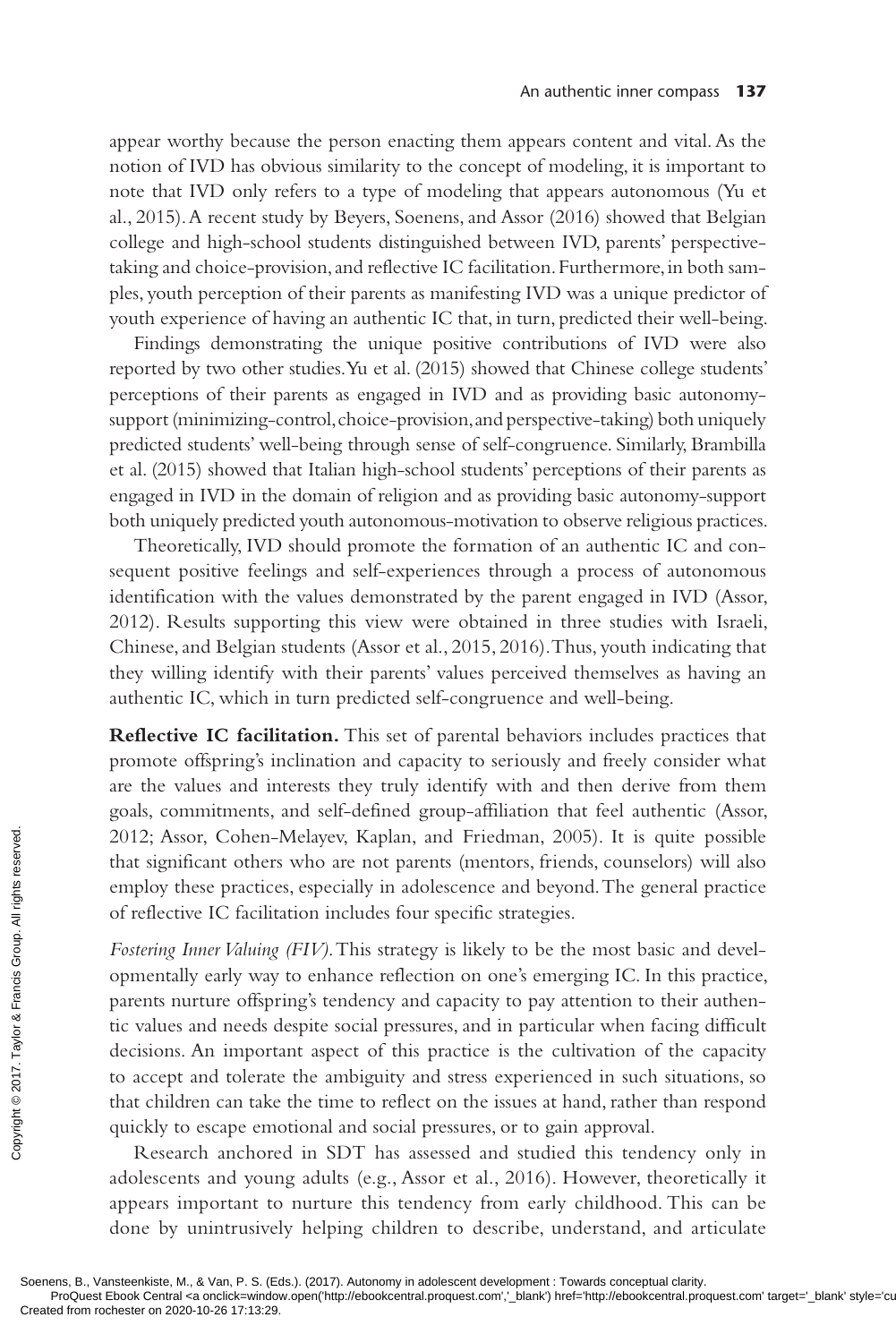their emotional experiences and needs, what they value, and what they are interested in. Methods for developing young children's capacities to reflect on their experiences were developed by researchers focusing on reflection and understanding one's emotional experiences (e.g., Fonagy and Target, 1997; Thompson and Lagattuta, 2006), and may be adapted to focus also on the child's authentic values and interests. The capacity to access and understand their socio-emotional and motivational experiences may then help children to form the rudiments of their authentic inner compass; that is, the activities they truly value and want to engage in. Then, as children become adolescents, the FIV practice may help adolescents to tolerate the often-stressful task of selecting long-term goals and commitments in adolescence and beyond.

*Support for Value/Interest Examination (SVE).* In this practice, parents encourage a thorough and open-minded reflection on goals, values, and interests, through discussions, activities, and experiences in different contexts. In line with Erikson's and Marcia's view, the examination process may then enable selection of relatively satisfying goals and commitments in adolescence and beyond. Two recent studies demonstrated the unique positive effects of the perceived practices of SVE and FIV. Beyers et al. (2016) showed that among Belgian high-school students (10th–12th grade), perceived reflective IC facilitation (SVE and FIV combined) and perceived IVD both had unique positive significant effects on adolescents' experience of having an authentic IC, which then predicted adolescents' well-being. These effects were detected also when controlling for the effects of perceived parental perspective-taking and choice-provision. Assor and Olshtein (2017) studied the longitudinal effects of Israeli 18–19-year-olds' perceptions of their instructors' practices in year-long educational programs. They found that perceptions of the instructors as using the practices of reflective IC facilitation (FIV and SVE), and of perspective-taking and choice-provision, both uniquely predicted increases across time in identity-exploration and commitment, and autonomousmotivation to participate in the program's activities. Additional studies demonstrating the importance of SVE and FIV appear in Assor (2011, 2012).

*Support for IC clarification and formation.* This variable refers to active help in the goal- and interest-formation process. It includes suggestions on how to examine the issues at hand and, when appropriate, also challenging observations and questions. The latter type of responses, in the context of non-controlling empathic relationships, may help youth to face needs, feelings, or realities they avoid or distort. Avoidance or distortion of their reality may cause youth to form non-optimal or harmful goals. In this context, challenging-yet-sensitive interventions by close others may help youth to identify their avoidant or distortive behavior, and create a more accurate picture of their reality. The more accurate perception could then help youth to form more optimal goals and commitments. Provided the importance of S<br>
Engaggrad – and interest-<br>
Support for IC clari<br>
goal- and interest-<br>
the issues at hand a<br>
tions. The latter typ<br>
tionships, may help<br>
Avoidance or dist<br>
or harmful goals. I<br>
others may help

*IC validation.* This practice may be particularly relevant after youth have engaged in reflective-exploration and selected long-term goals. In this practice, parents validate the youth perception and feelings that the goal/commitment/interest they follow is worthy and desirable. Even more important: they try to avoid invalidation. Another

Soenens, B., Vansteenkiste, M., & Van, P. S. (Eds.). (2017). Autonomy in adolescent development : Towards conceptual clarity.<br>ProQuest Ebook Central <a onclick=window.open('http://ebookcentral.proquest.com','\_blank') href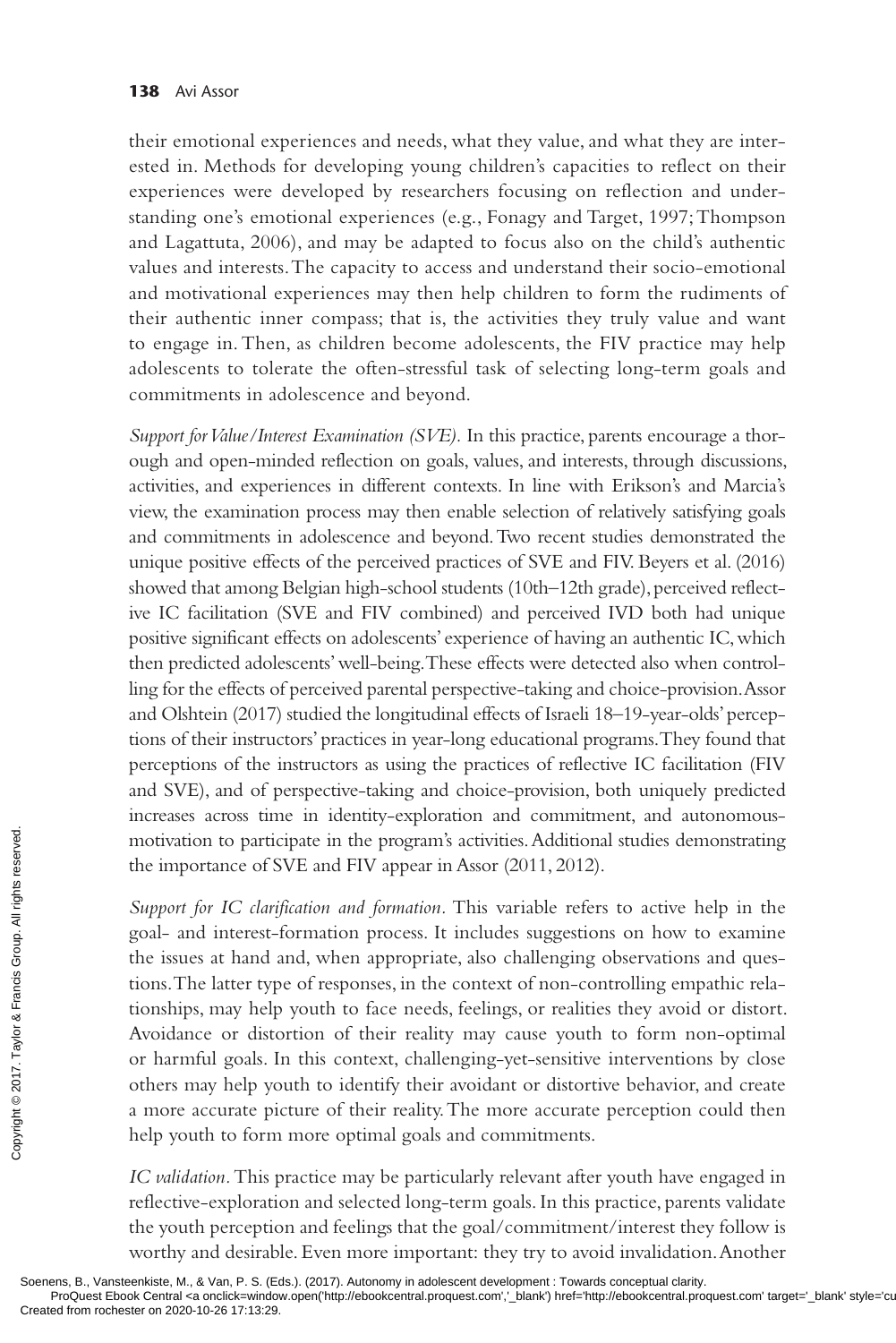aspect of validation is conveying the view that the youth has the capacities to attain the relevant goal. The challenge of validation is especially difficult when the youth is adopting goals and interests that parents do not particularly respect, or that appear too demanding.

Support for the importance of IC validation was obtained in a recent study of Israeli and Chinese college students, conducted by Assor et al. (2015). Results showed that students' experiences of their mother as validating their IC (in relation to goals and life aspirations) and as providing freedom (optional-choice and minimal-control) were both unique positive predictors of autonomous motivation to spend time and talk with mother, which then predicted feelings of vitality while spending time with mother. The Israeli participants also completed a measure of the extent to which the goals and aspirations mothers validated were intrinsic. It was found that mothers' perceived validation of their children's IC had a positive effect on autonomous motivation to be with mother and consequent vitality, only when the aspirations that were validated were intrinsic. This finding suggests that youth not only need validation of the aspirations aspect of their IC, but that it is also important for them to develop an intrinsically oriented IC.

**Summary.** This section presents a number of parenting practices assumed to support the development of an authentic IC. Three of these practices—perspectivetaking, allowing freedom, and value-conveying and explaining messages—were shown to have beneficial effects in many studies, and can be considered basic autonomy-supportive practices. The present chapter describes three additional practices. Two of these practices—Inherent Value Demonstration (IVD) and Reflective IC Facilitation—were found to be associated with a more authentic inner compass, self-endorsed identity commitments, subjective well-being and resilience to negative peer influence. The practice of IVD is of special importance because it suggests that in order for parents to promote the growth of their children's IC, they need to develop their own authentic IC.

## **Experiential and behavioral outcomes of having an authentic IC**

Theoretically, an authentic IC is supposed to have a number of important experiential and behavioral outcomes. The outcomes of sense of self-congruence, autonomous-motivation, and subjective well-being have already been presented. Here I present three additional potentially important outcomes.

**Resilience against deviant peer-affiliation.** In a study of Belgian youth, Soenens et al. (2016) found that having an authentic IC was associated negatively with deviant peer-affiliation, and positively with resistance to peer pressure. Perhaps most strikingly, having a relatively firm authentic IC acted as a protective buffer against negative effects of deviant peer-affiliation. Similar findings were obtained in a sample of Chinese youth, where IC predicted resistance to negative peer pressure. Interestingly, perceived parental IVD was found to predict IC and subsequent resistance to peer pressure. France of the state of the state of the state of the state of the state of the state of the state of the state of the state of the state of the state of the state of the state of the state of the state of the state of the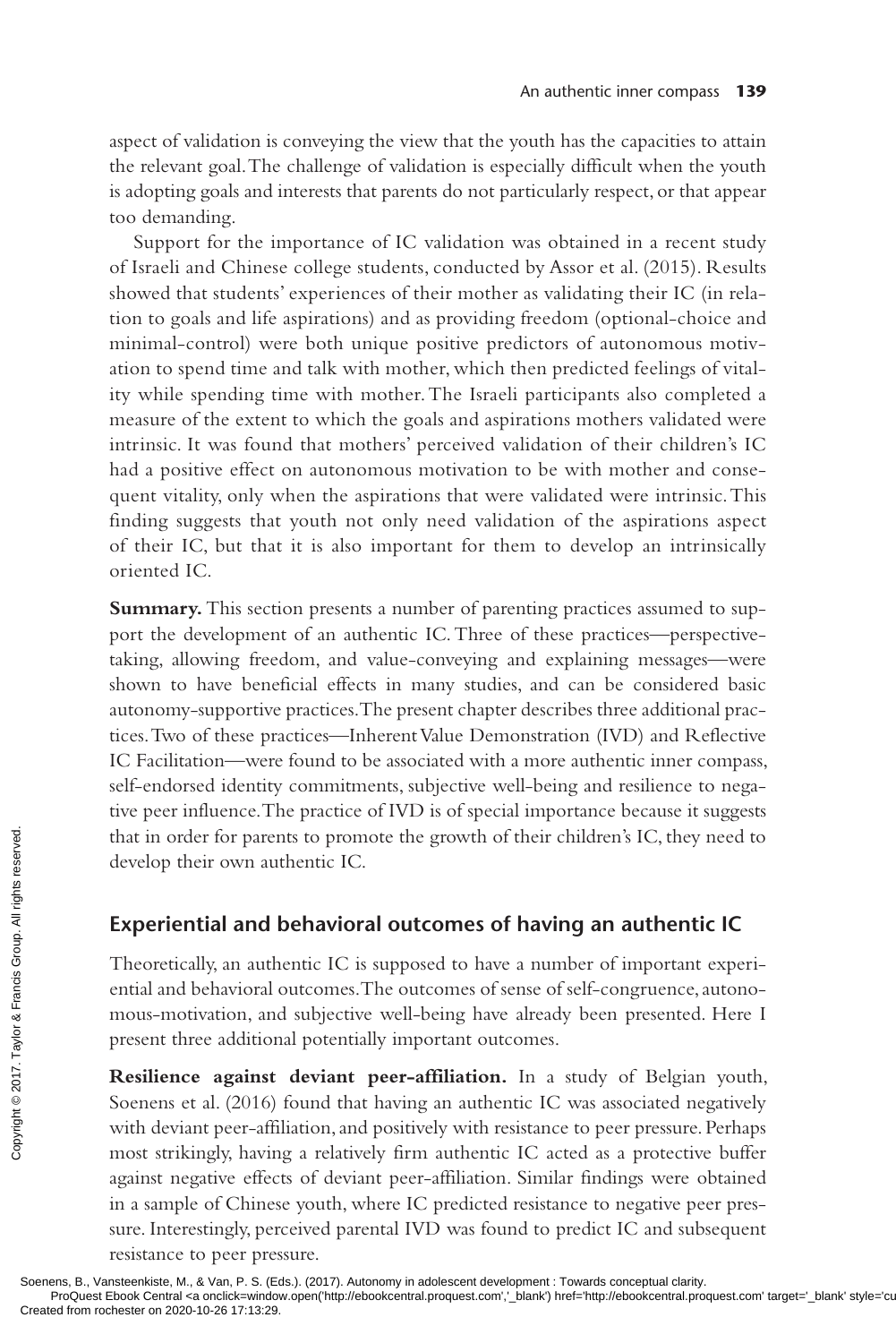**Maintaining identity commitments in the face of pressures.** Changing social contexts may create considerable pressures to change one's goals and commitments. It is likely that having a firm authentic IC enables youth to resist pressures to change goals and commitments because of fear of rejection or popularity concerns.

**Open-mindedness.** While an authentic IC may support resistance to social pressures, it may also allow an open-minded examination of experiences and inputs suggesting that one's goals, commitments, perhaps even value hierarchy, might benefit from re-alignment. This is because the authentic IC is more resilient to fears of rejection or loss of self-worth due to value or commitment changes. Consistent with this view, Assor et al.'s (2015, 2016) studies of Chinese and Israeli college students showed that having an authentic IC was negatively related to dogmatism, close-mindedness, and a foreclosed style of identity-formation.

# **Further thoughts on the need for autonomy and the concept of IC**

This section addresses several conceptual issues related to the notions of autonomy and IC demanding further clarification.

**Need for autonomy as a general need.** Throughout this chapter, the need for autonomy was conceptualized as a general need. One justification for using this term is that it has multiple functions or components, as noted, for example, in Deci and Ryan's (2000) description of this need as a carrier of the general tendency toward self-regulation and organization of action, integration, self-congruence, and freedom from heteronomous control. The multiple functions of this need (echoed in my tripartite view of the need for autonomy) suggest that it is more useful to describe it as a meta-need with several components, all aimed at promoting the capacity to direct ourselves in ways that would optimally realize our authentic inclinations.

However, a more important reason for viewing autonomy as a meta-need is that the components of integration and congruence posited by Deci and Ryan (2000) as comprising the need for autonomy (and all three components I propose) *actually incorporate the satisfaction of the needs for relatedness and competence, and other authentic inclinations*. For example, people feel self-congruent (and therefore autonomous) when they are free to express their needs for relatedness and autonomy, or when their behavior is congruent with these two needs. Example the components of<br>
Example the components of<br>
Example the components of<br>
as comprising the r<br> *incorporate the satisfic*<br> *inclinations*. For example the *satisfica*<br> **Why not use the sought by the ne<br>
samely the n** 

**Why not use the concept of true volition to describe the experience sought by the need for autonomy?** SDT posits that the experience of volition emerges when we feel that our basic needs, including the need for autonomy, are satisfied. Obviously, we should not use the same term to describe the cause and its product. Therefore, it is important to avoid confusing the experience of volition with the experiences of need satisfactions promoting it.

Soenens, B., Vansteenkiste, M., & Van, P. S. (Eds.). (2017). Autonomy in adolescent development : Towards conceptual clarity.<br>ProQuest Ebook Central <a onclick=window.open('http://ebookcentral.proquest.com','\_blank') href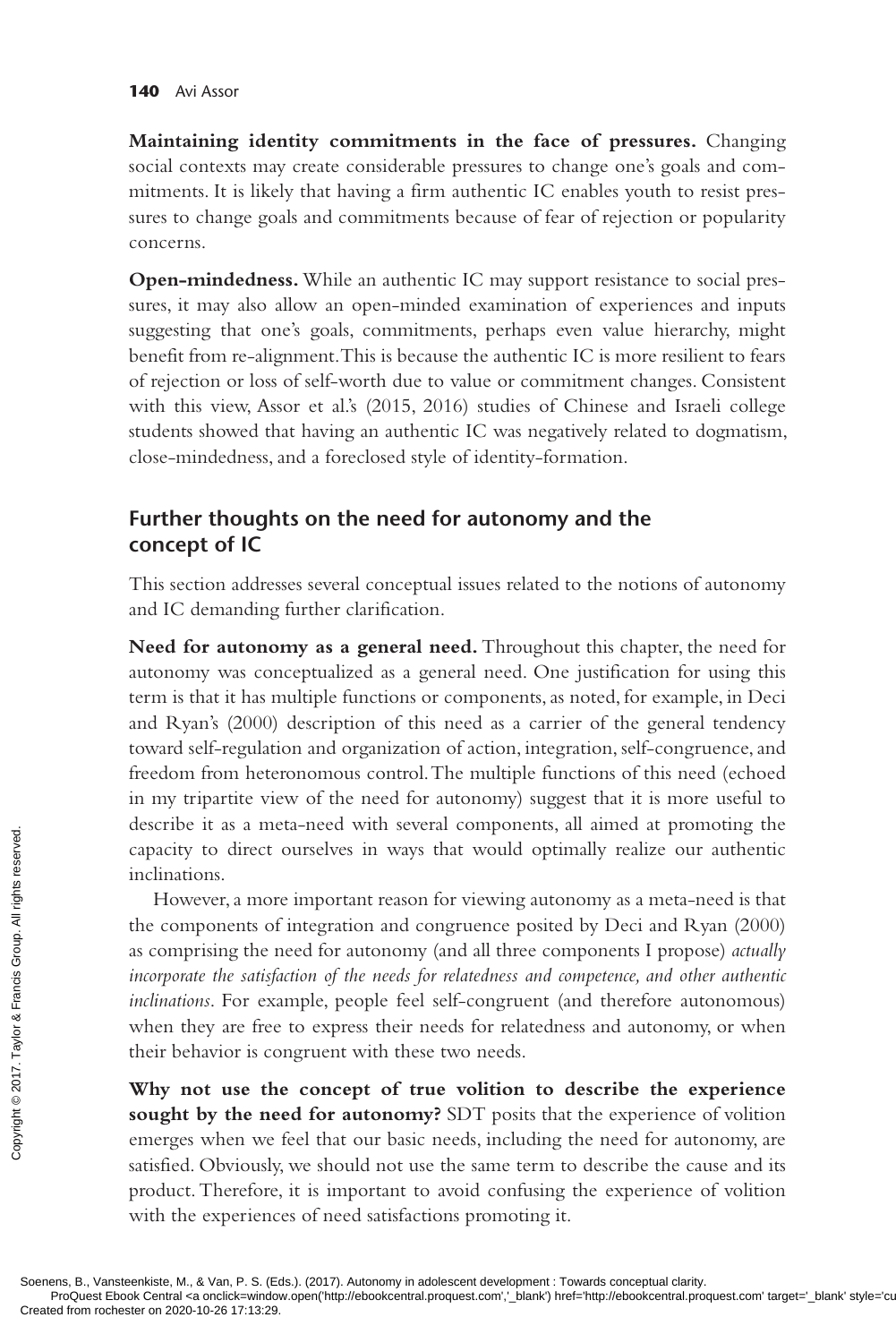#### **Conclusion**

What are the major contributions of the notion of IC? First, it highlights the importance of developing an authentic self-guiding schema for the experience of autonomy. That is, it underscores the idea that to feel a deep sense of self-direction it is not enough to be free to express authentic inclinations or to act according to them. In addition, it is also essential to develop internal schemas of values, interests, and derived goals that can give us direction. Only when such schemas exist may people be able to face the difficult choices posed by the post-modern information age without escaping from freedom. In other words, autonomy is not only about freedom from control and behavioral self-realization; it is also about figuring out and knowing what we believe and feel is valuable. Based on this understanding, I suggest adding a fourth component to Weinstein et al.'s (2012) conceptualization of autonomous functioning: *a tendency to reflect seriously on one's true values, interests, and goals*, particularly in situations involving highly consequential decisions. Second, the proposed notion of IC highlights the importance of gradually developing deeply anchored authentic value and interest schemas for optimal identity choices and commitments, for persistent commitment-enactment, and for resistance to negative peer influence.

Finally, perhaps the most important implication of the concept of IC is in the areas of parenting and education. For almost three decades, SDT-based research has highlighted the importance of interacting with children in ways that support their strivings for freedom from control and for expression of authentic inclinations. The notion of IC assumes that in order to help children develop an IC and a deep sense of autonomy parents need to engage in two practices hardly discussed in most SDT work; namely, inherent value demonstration (IVD) and reflective IC facilitation. Research suggests that these practices contribute to the growth of an authentic IC, autonomous internalization of parental values, and other positive outcomes.

The practice of IVD is of special importance for two reasons. First, it consistently emerges as a distinct practice with unique beneficial effects. Second, IVD reflects an important yet underemphasized educational principle: If you want to foster autonomy and growth in children, it is not enough to interact sensitively with them; in addition, it is crucial to develop and demonstrate your own IC. Accordingly, in parent and teacher education and in counseling we should focus on processes of parents' IC-formation, in addition to practices supporting children's needs directly. The practice of IV<br>
ently emerges as a di<br>
reflects an important<br>
foster autonomy and<br>
with them; in addition<br>  $\frac{25}{100}$ <br>
on processes of paren<br>
on processes of paren<br>
dren's needs directly.<br> **References**<br>
Assor, A. (2

#### **References**

- Assor, A. (2011). Autonomous moral motivation: Consequences, socializing antecedents and the unique role of integrated moral principles. In M. Mikulincer and P. R. Shaver (Eds.), *The social psychology of morality: Exploring the causes of good and evil* (pp. 239–255). Washington, DC: American Psychological Association.
- Assor, A. (2012). Allowing choice and nurturing an inner compass: Educational practices supporting students' need for autonomy. In S. L. Christenson, A. L. Reschly, and C. Wylie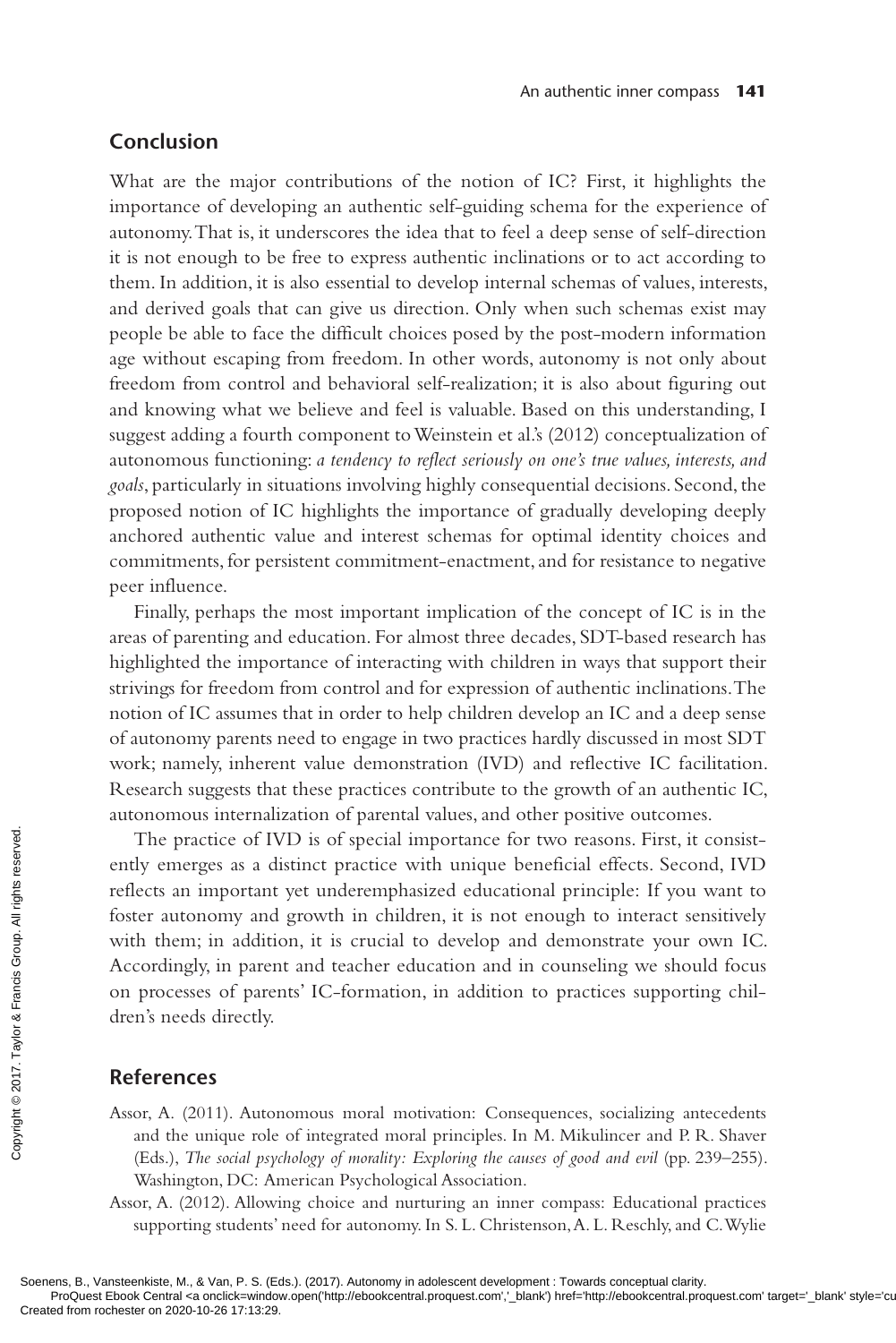(Eds.), *The handbook of research on student engagement* (pp. 421–438)*.* New York: Springer Science.

- Assor, A., Cohen-Melayev, M., Kaplan, A., and Friedman, D. (2005). Choosing to stay religious in a modern world: Socialization and exploration processes leading to an integrated internalization of religion among Israeli Jewish youth*. Advances in Motivation and Achievement*, 14, 105–150*.*
- Assor, A., Ezra, O., and Yu, S. (2015). *The striving to have an inner compass as a fundamental aspect of emerging adults' need for autonomy*. Invited symposium presented at the 14th European Congress of Psychology, Milan, Italy.
- Assor, A., Ezra, O., Yu, S., and Soenens, B. (2016). *Our inner compass*. Paper presented at the Self Determination Theory Conference, Victoria, Canada.
- Assor, A., Kanat-Maymon, Y., and Roth, G. (2014). Parental conditional regard: psychological costs and antecedents. In N. Weinstein (Ed.), *Human motivation and interpersonal relationships*. London: Springer.
- Assor, A., and Olshtein, G. (2017). *Reflective inner compass facilitation and basic autonomy support as predictors of authentic inner compass, intrinsic motivation and identity in late adolescents*. Unpublished manuscript. Ben Gurion University, Israel.
- Assor, A., Roth, G., and Deci, E. L. (2004). The emotional costs of perceived parental conditional regard: A Self-Determination Theory analysis. *Journal of Personality*, 72, 47–89.
- Assor, A., and Tal, K. (2012). When parents' affection depends on child's achievement: parental conditional positive regard, self-aggrandizement, shame and coping in adolescents. *Journal of Adolescence*, 35, 249–260.
- Aviram, A. (1986). The paradoxes of education for democracy, or: the tragic dilemmas of the modern liberal educator. *Journal of Philosophy of Education*, 20(2), 187–199.
- Aviram, A., and Assor, A. (2010). In defence of personal autonomy as a fundamental educational aim in Liberal Democracies: A response to Hand. *Oxford Review of Education*, 36(1), 111–126.
- Berlin, I. (1958). Two concepts of liberty. In I. Berlin (Ed.), *Four essays on liberty*. Oxford: Oxford University Press.
- Berlin, I. (1961). *Two concepts of liberty*. Oxford: Oxford University Press.
- Beyers, W., Soenens, B., and Assor, A. (2016). *Beyond commitment making: How can parents support adolescents' and emerging adults' inner compass?* Paper presented at the Society for Research on Adolescence Biennial Meeting, Baltimore, USA.
- Brambilla, M., Assor, A., Manzi, C., and Regalia, C. (2015). Autonomous versus controlled religiosity: Family and group antecedents. *The International Journal for the Psychology of Religion*, 25(3), 193–210.
- Carver, C. S. (2005). Impulse and constraint: Perspectives from personality psychology, convergence with theory in other areas, and potential for integration. *Personality and Social Psychology Review*, 9, 312–333.
- Chen, B., Vansteenkiste, M., Beyers, W., Boone, L., Deci, E. L., Duriez, B., Lens, W., Matos, L., Mouratidis, A., Ryan, R. M., Sheldon, K. M., Soenens, B., Van Petegem, S., Van der Kaap-Deeder, J., and Verstuyf, J. (2015). Basic psychological need satisfaction, need frustration, and need strength across four cultures. *Motivation and Emotion*, 39, 216–236. Example 10. All Research on Adolescents<br>
Research on Adol<br>
Brambilla, M., Assor,<br>
religiosity: Family<br>
Religion, 25(3), 19.<br>
Carver, C. S. (2005). I<br>
vergence with the<br> *Psychology Review,*<br>
Chen, B., Vansteenkiss<br>
Mourat
	- Damon, W., Menon, J., and Cotton Bronk, K. (2003). The development of purpose during adolescence. *Applied Developmental Science*, 7, 119–128.
	- Deci, E. L., and Ryan, R. M. (2000). The "what" and "why" of goal pursuits: Human needs and the self-determination of behavior. *Psychological Inquiry*, 11, 319–338.
	- Deci, E. L., and Ryan, R. M. (2012). Motivation, personality, and development within embedded social contexts: An overview of Self-Determination Theory. In R. M. Ryan (Ed.), *The Oxford handbook of human motivation* (pp. 85–107). Oxford: Oxford University Press.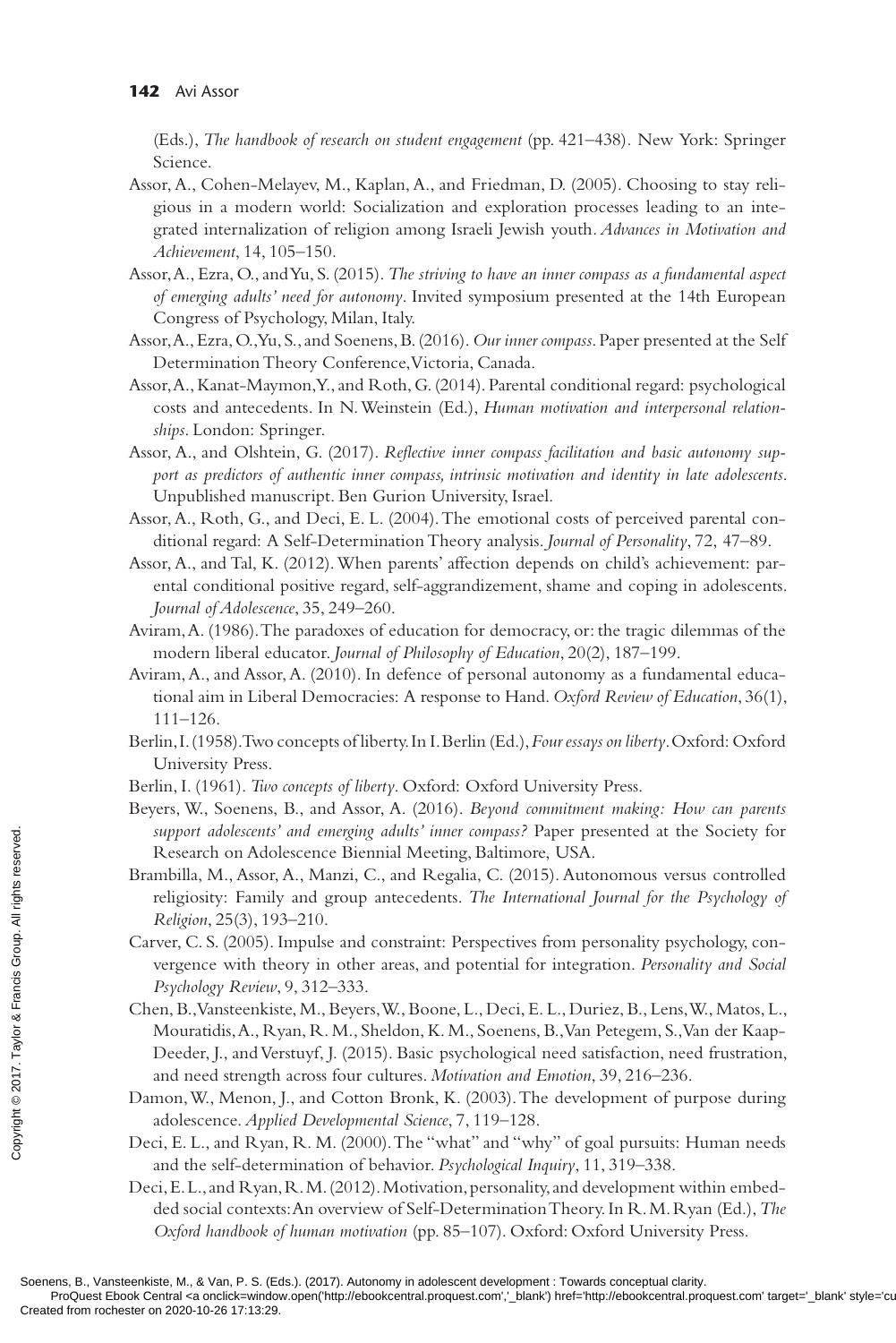- Deci, E. L., Ryan, R. M., Gagné, M., Leone, D. R., Usunov, J., and Kornazheva, B. P. (2001). Need satisfaction, motivation, and well-being in the work organizations of a former eastern bloc country: A cross-cultural study of self-determination. *Personality and Social Psychology Bulletin*, 27, 930–942.
- de Waal, F. (2005).*Our inner ape*. New York: Riverhead Books.
- Erikson, E. (1968). *Identity youth and crisis*. New York: Norton.
- Fonagy, P., and Target, M. (1997). Attachment and reflective function: Their role in selforganization. *Development and Psychopathology*, 9(4), 679–700.
- Fromm, E. (1941). *Escape from freedom*. New York: Farrar & Rinehart.
- Grolnick, W. S., Deci, E. L., and Ryan, R. M. (1997). Internalization within the family: The self-determination theory perspective. In J. E. Grusec and L. Kuczynski (Eds.), *Parenting and children's internalization of values: A handbook of contemporary theory* (pp. 135–161). New York: Wiley.
- Grolnick, W. S., Ryan, R. M., and Deci, E. L. (1991). Inner resources for school achievement: Motivational mediators of children's perceptions of their parents. *Journal of Educational Psychology*, 83(4), 508.
- Hidi, S., and Renninger, K. A. (2006). The four-phase model of interest development. *Educational Psychologist*, 41(2), 111–127.
- Israeli-Halevi, M., Assor, A., and Roth, G. (2015). Using maternal conditional positive regard to promote anxiety suppression in adolescents: A benign strategy? *Parenting: Science and Practice*, 15(3), 187–206.
- Kant, I. (2005). *Grounding for the Metaphysics of Morals*. Orchard Park, NY: Broadview Press.
- Kasser, T., and Ryan, R. M. (1996). Further examining the American dream: Differential correlates of intrinsic and extrinsic goals*. Personality and Social Psychology Bulletin*, 22, 280–287.
- Kernis, M. H., and Goldman, B. M. (2006). A multicomponent conceptualization of authenticity: Theory and research. In M. P. Zanna (Ed.), *Advances in experimental social psychology* (Vol. 38, pp. 283–357). San Diego: Academic Press.
- La Guardia, J. G., Ryan, R. M., Couchman, C. E., and Deci, E. L. (2000). Within-person variation in security of attachment: A self-determination theory perspective on attachment, need fulfillment, and well-being. *Journal of Personality and Social Psychology*, 79, 367–384.
- Malin, H., Liauw, I., and Damon, W. (2017). Purpose and character development in early adolescence. *Journal of Youth and Adolescence*, 46, 1200–1215.
- Marcia, J. E. (1988). Common processes underlying ego identity, cognitive/moral development, and individuation. In *Self, ego, and identity* (pp. 211–225). Springer: New York.
- Mill, J. S. (1947). *On liberty*. New York: Appleton-Century-Crofts.
- Perec, G. (1997). *Species of spaces and other pieces*. Trans. John Sturrock. London: Penguin.
- Roth, G., Assor, A., Niemiec, C. P., Ryan, R. M., and Deci, E. L. (2009). The emotional and academic consequences of parental conditional regard: Comparing conditional positive regard, conditional negative regard, and autonomy support as parenting practices. *Developmental Psychology*, 45, 1119–1142. Created from rochester on 2020-10-26 17:13:29<br>
Separates From rock Points respective to Francis Group and individual<br>
Detector of Creating Mill, J. S. (1947). *On libe*<br>
Perec, G. (1997). *Species*<br>
Roth, G., Assor, A.,
	- Ryan, R. M., and Deci, E. L. (2000). Self-Determination Theory and the facilitation of intrinsic motivation, social development, and well-being. *American Psychologist*, 55(1), 68–78.
	- Ryan, R. M., Sheldon, K. M., Kasser, T., and Deci, E. L. (1996). All goals are not created equal: An organismic perspective on the nature of goals and their regulation. In P. M. Gollwitzer and J. A. Bargh (Eds.), *The psychology of action: Linking cognition and motivation to behavior* (pp. 7–26). New York: Guilford Press.
	- Schwartz, S. (1992). Universals in the content and structure of values: Theoretical advances and empirical tests in 20 countries. *Advances in Experimental Psychology*, 25, 1–65.